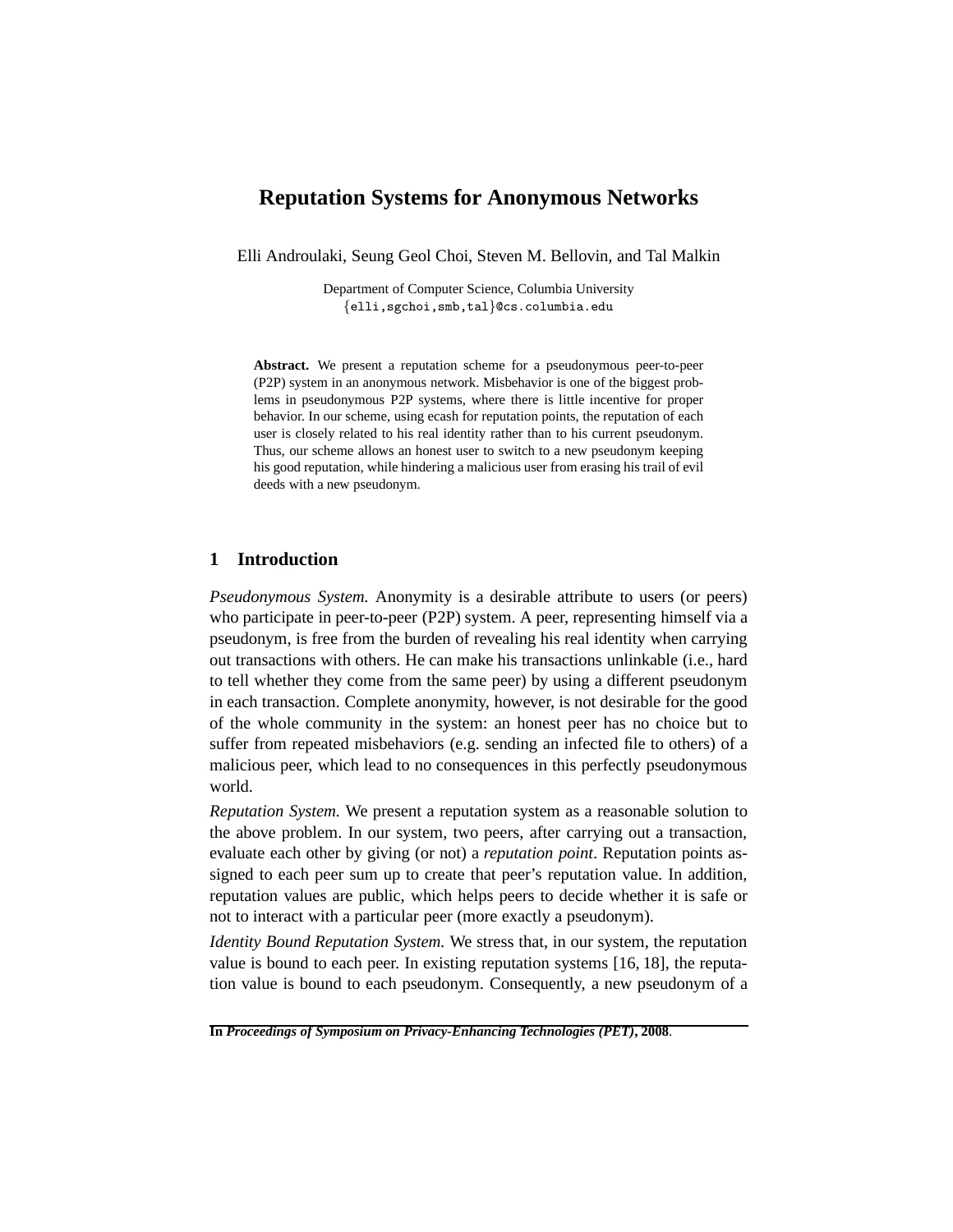malicious peer will have a neutral reputation, irrespective of his past evil deeds. Thus, honest peers may still suffer from future misbehavior. On the other side, honest users won't use a new pseudonym, in order to keep the reputation they have accumulated. Thus, they cannot fully enjoy anonymity and unlinkability. Motivated by this discussion, our goal in this paper is to design an identity bound reputation system, combining the advantages of anonymity and reputation.

*Our Contribution.* First, we formally define security for identity bound reputation systems (Section 3). As far as we are aware, this is the first such security definition. Our definition captures the following informal requirements:

- **–** Each peer has a reputation which he cannot lie about or shed. In particular, though each peer generates as many one time pseudonyms as he needs for his transactions, all of them must share the same reputation. Also, our system is robust against a peer's deliberate attempts to increase his own reputation.
- **–** Reputation are updated and demonstrated in a way that does not compromise anonymity. In particular, the system maintains unlinkability between the identity of a peer and his pseudonyms and unlinkability among pseudonyms of the same peer.

Our second contribution is the construction of a reputation scheme that satisfies the security definition. It is a nontrivial task to realize a secure identity bound reputation scheme, as the requirements of anonymity and reputation maintenance are (seemingly) conflicting. Here, we only briefly give basic ideas for the construction (see Section 2 for high level description of our scheme and Section 5 for the detail). To satisfy the first item, we need a central entity, *Bank*. Bank, aware of the identity of each peer, keeps reputation accounts by the peer, and is considered trusted to perform its functional operations — reputation updates etc. — correctly. Since we do not consider Bank trusted in terms of the anonymity requirements, we need to utilize a two-stage reputation deposit procedure. For the second item, we use the concept of *e-cash*. E-cash is well-suited to our system since it can be spent anonymously, even to Bank. We also use other primitives, such as anonymous credential system and blind signatures.

*Organization.* In Section 2 we provide a high level description of our scheme. In Section 3 we present our model, including security requirements. The building blocks used by our system are described in Section 4, followed by a detailed description of our system in Section 5. Related work and future directions are discussed in Sections 6 and 7 respectively.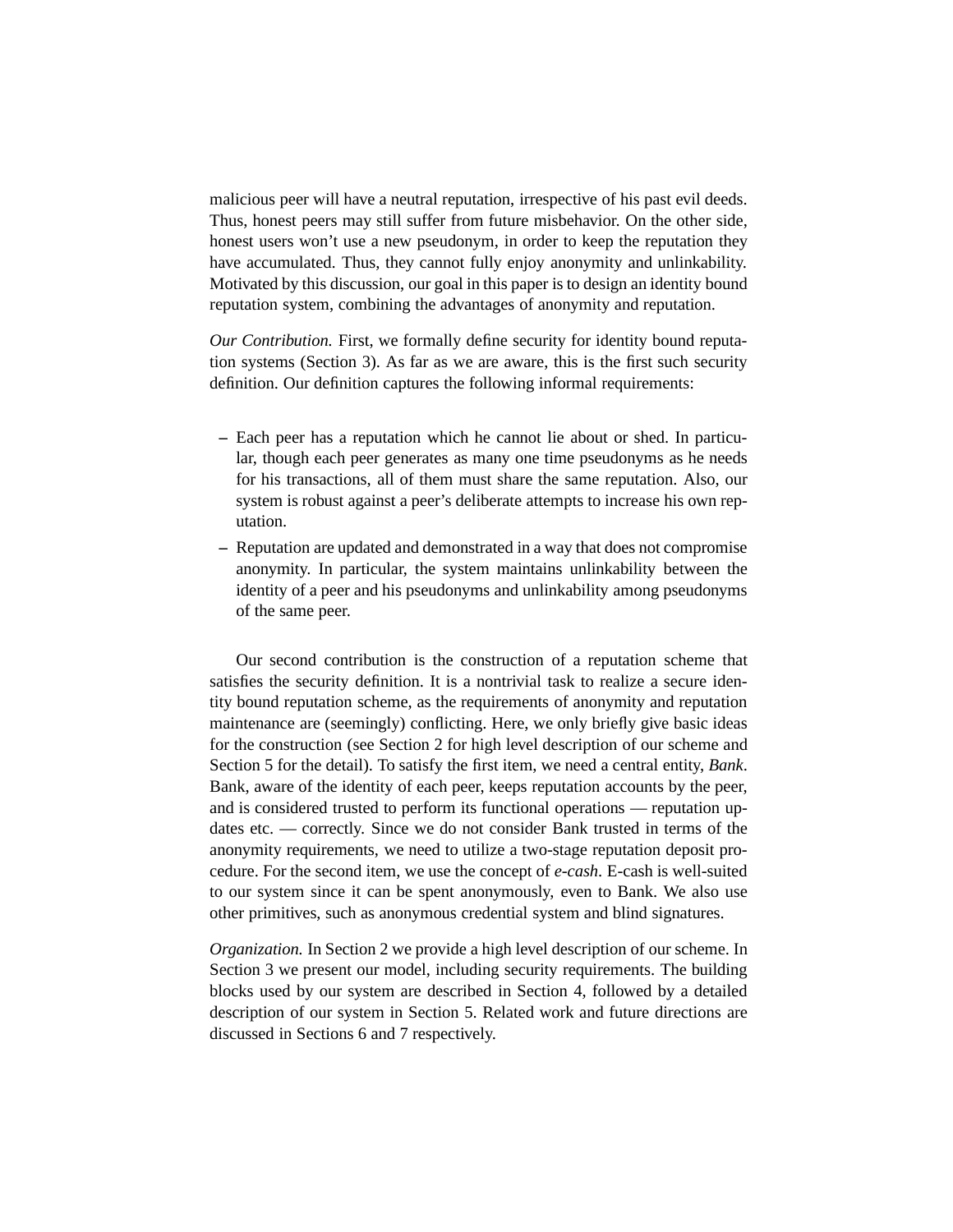# **2 System Considerations and High Level Approach**

In this section we discuss system considerations and present a high level description of our scheme.

*System Considerations and Assumptions.* We assume that all communication takes place over an anonymous communication network, e.g., a Mixnet [8] or an Onion Router [24, 11]. We further assume that this network is, in fact, secure. While we are not minimizing the difficulty of achieving that — see, for example, [15] or  $[21]$  — we regard that problem as out of scope for this paper.

We also assume certain out-of-band properties that are necessary for correspondence to the real world. The most important such assumption is that there is some limit to the number of reputation points any party can hand out per unit time. While we don't specify how this limit is set, we tentatively assume that it costs real money to obtain such points to hand out. This might, for example, be the daily membership fee for participation in the P2P network. Note that the assumption corresponds quite well to the best-known existing reputation system, Ebay. One can only dispense reputation points there after making a purchase; that in turn requires payment of a fee to the auction site. Bhattacharjee and Goel have derived a model for what this fee should be [4]; they call the necessary property "inflation resistance".

A last assumption is unbounded collusion. That is, any number of parties on this network may collude to break anonymity of some other party. We specifically include the bank in this assumption. We assume collusion because in most real environments, it is possible for one party to open multiple accounts on the system. It may cost more money, but it does achieve the goal. Since a bank employee can do the same, we assume that the bank is colluding, too, albeit perhaps in response to a court order. Even if we assume a foolproof system for restricting accounts to one per person, two or more people could communicate via a private back channel, thus effectively creating multiple accounts under control of a single entity.

On the other hand, the bank is trusted to behave honestly in its functional transactions, which involve maintenance of reputation levels and repcoins for each peer (see below). Thus, if the bank is misbehaving (possibly in coalition with other adversarial users), it can compromise the correctness of the system, but not the anonymity. It is possible to distribute the bank functionality among several parties in order to increase fault tolerance and reduce any trust assumptions, but we will not describe this here.

*Protocol Overview.* Bank keeps the record of each peer's reputation in the *reputation database*. As shown on the left of Figure 1, a peer U (via his pseudonym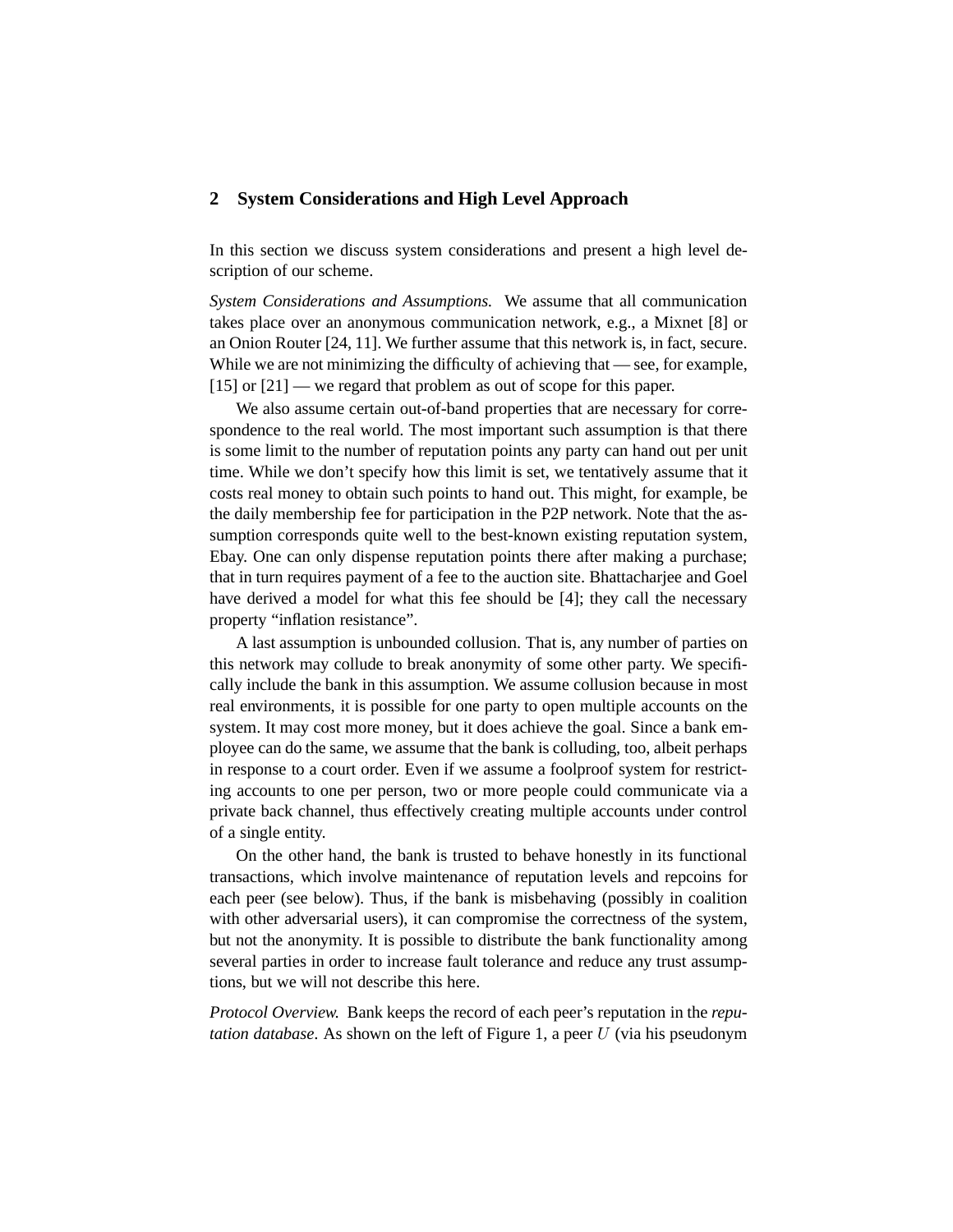

- **–** Reputation granting process (left): (1) U withdraws a wallet W (i.e., repcoins) from the Bank B. (2) U, via  $P_U$ , awards (i.e., spends) a repcoin  $(S, \pi)$  to M. (3) M, via  $P_M$ , deposits the repcoin (S, π). (4) If the deposit is successful,  $P_M$  obtains from B a blind permission σ. Note that  $\sigma$  is blind to B and only visible to M. (5) M deposits  $\sigma$ , and B increases M's reputation point.
- Reputation demonstration process (right): (1) M requests a credential for the group  $G_i$ . (2) If M has enough reputation count for  $G_i$ , B issues a credential cred to M. (3) By using cred,  $P_M$  proves its membership of  $G_i$  to  $P_U$ .

#### **Fig. 1.** Reputation granting and demonstration

 $P_U$ ) can increase the reputation of a pseudonym  $P_M$  by giving a *repcoin*,<sup>1</sup> which is basically an e-coin. Bank manages the number of repcoins that each peer has using another database: *repcoin quota database*.

Note that M does not deposit the repcoin using his identity. This is for the sake of maintaining unlinkability between a pseudonym and a peer. If M directly deposited the repcoin, collusion of Bank and  $U$  would reveal that  $M$  and  $P_M$  are linked. In fact, this shows the difficulty of realizing a secure reputation scheme: it is not obtained by using an ecash scheme naively. To preserve unlinkability, we use a level of indirection. When  $P_M$  successfully deposits the repcoin, it gets a blind permission from Bank. The blind permission is basically a blind signature, which therefore does not contain any information about  $P_M$ . So, M can safely deposit the permission.

We chose to employ an anonymous credential system (see Section 4) to construct the reputation demonstration procedure (on the right side of Figure 1). The anonymous credential enables  $M$ , via his pseudonym  $P_M$ , to prove his membership in group  $G_i$  anonymously. Thus, unlinkability between M and  $P_M$ is maintained.

We also note that  $P_M$ , instead of revealing its exact reputation value, shows the membership of a group  $G_i$ . Demonstration of exact reputation value could allow an attacker who continuously queries for the reputation of many pseudonyms — without even needing to transact with them — to infer whether two pseudonyms

<sup>&</sup>lt;sup>1</sup> If M wants to increase of reputation of  $P_U$ , they can carry out the same protocol with their roles reversed.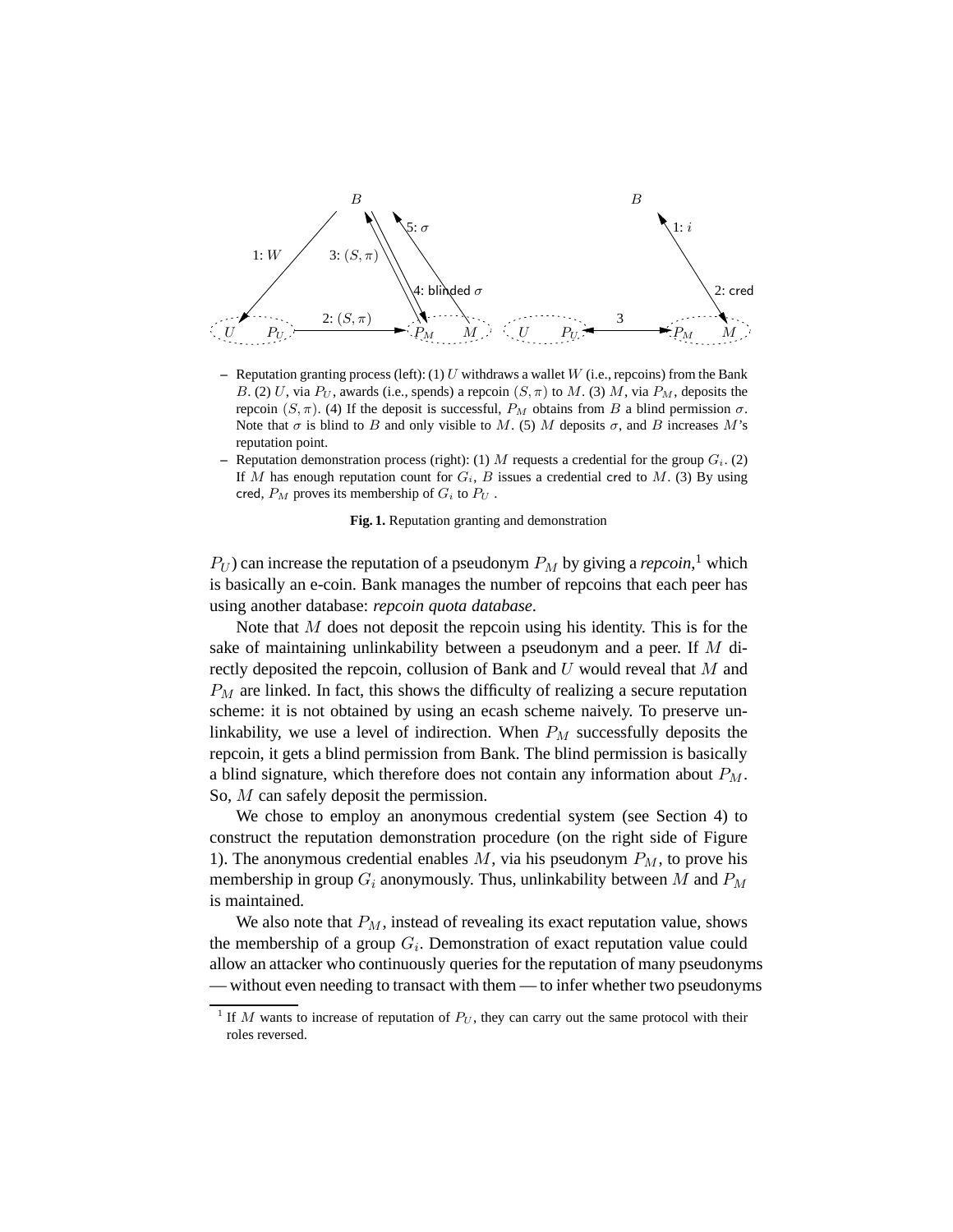correspond to the same user. To make matters worse, with Bank's collaboration, pseudonyms can be linked to a limited number of identities that have the exact same reputation value with the pseudonym. On the other hand, grouping together identities which belong to the same reputation level, makes small changes in reputation accounts invisible to other pseudonyms. Bank can still see the changes that take place in peers' reputations, but cannot link them to specific pseudonyms any more. The reputation levels (i.e., groups  $G_i$ ) are defined as a system parameter. Reputation levels are not necessarily required to be disjoint. One example would be that  $G_i$  contains peers who has more than  $2^i$  different reputation values.

*Punishing Misbehaving Parties.* When modeling the security of the system, we aim to achieve our goals (such as anonymity, no lying about reputation level, no over-awarding reputations beyond the allowed limit, etc.) by rendering a break of the security computationally infeasible (modulo some standard cryptographic assumptions). However, some security breaches are impossible to completely prevent. For example, as long as there is no central party involved on-line in each transaction, a user can always award the same reppoint twice to different parties. As another example, if anonymity and unlinkability is to be preserved, a peer with a high reputation level can always give away all his data and secret keys to another peer, allowing the latter to claim and prove the high reputation as his own. In these cases, we build into our model an incentive structure (similar to previous work, e.g., [19]), whereby such security breaches would hurt the offender. In particular, for the first case above, we require that a double awarding of a reppoint would reveal the identity of the offender (which can then lead to consequences outside of our model). For the second case, we require that in order for Alice to empower Bob, who has a lower reputation level, to prove a reputation level as high as Alice's, Alice would have to effectively give Bob her master private key. This information may be quite sensitive, especially if the private key used within the reputation system is the same one used for a public-key infrastructure outside the system.

## **3 A Model for Anonymous Reputation Systems**

In this section, we present our model for anonymous reputation systems. We first enumerate the types of entities and the operations considered in the system, followed by the security definition. The motivation and rationale for our model and choices were discussed in Section 2. We note that some of these definitions were inspired by previous work on other primitives, such as [6, 5].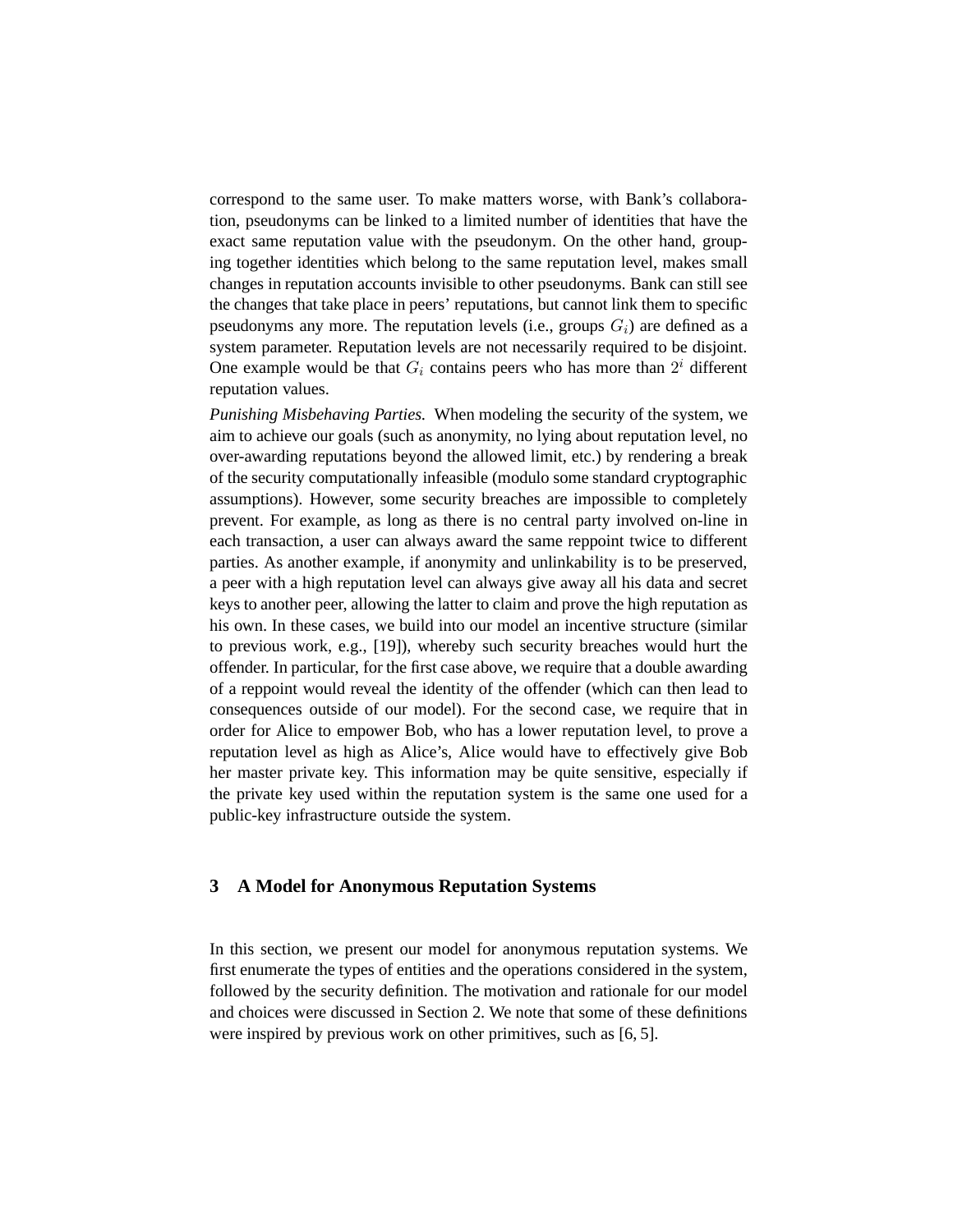#### **3.1 Participating Entities**

The entities in an anonymous reputation system are as follows.

- **Peers.** Peers are the regular users of a P2P network. A peer interacts with other peers via pseudonyms of his choice and can be either a User (buyer) or a Merchant in different transactions. Peers can award reputation points to other peers (through their pseudonyms), and can show their reputation level to other peers.
- **Bank**. Bank manages information with respect to each peer's reputation (where the information is tied to actual identities — public keys — of peers, not to pseudonyms). Specifically, it maintains three databases: the repcoin quota database (denoted  $D_{\text{quot}}$ ), the reputation database (denoted  $D_{\text{rep}}$ ), and the history database (denoted  $D_{\text{hist}}$ ).

 $D_{\text{quota}}$  holds the amount of repcoins that each peer is allowed to award to other peers. When a peer withdraws a wallet of repcoins, the amount of his repcoin quota is decreased correspondingly. Bank also replenishes all the peer's account periodically, as per system parameters (for example, every day each peer can award at most 20 repcoins to others; see the discussion in Section 2).  $D_{\text{rep}}$  contains the amount of reputation points that each peer has earned by receiving repcoins from other peers. In order to prevent peers from double-awarding (awarding two peers with same-serial-numbered repcoins), Dhist holds all the repcoins that are deposited.

### **3.2 Operations**

The operations supported in our system are listed below. When an operation is an interactive procedure (or a protocol consisting of multiple procedures) between two entities A and B, we denote it by  $\langle O_A, O_B \rangle \leftarrow \text{Pro}(I_C)[A(I_A), B(I_B)],$ where Pro is the name of the procedure (or protocol).  $O_A$  (resp.  $O_B$ ) is the private output of A (resp.  $B$ ),  $I_C$  is the common input of both entities, and  $I_A$  (resp.  $I_B$ ) is the private input of A (resp. B). We also note that depending on the setup, some operations may require additional global parameters (e.g., some common parameters for efficient zero-knowledge proofs, a modulus  $p$ , etc). Our system will need these additional parameters only when using underlying schemes that use such parameters, e.g., e-cash systems or anonymous credential systems. To simplify notation, we omit these potential global parameters from the inputs to all the operations.

- 
- $(pk_B, sk_B) \leftarrow Bkeygen(1^k)$  is the key generation algorithm for Bank.<br>•  $(pk_U, sk_U) \leftarrow Ukeygen(1^k)$  is the key generation algorithm for peers. We call  $pk_U$  the (master) public key of  $U$ , and  $sk_U$  the master secret key of  $U$ .
- $(P, sip) \leftarrow$  Pnymgen $(1^k)$  is the pseudonym generation algorithm for peers. The  $sip$  is the secret information used to generate the pseudonym  $P$ .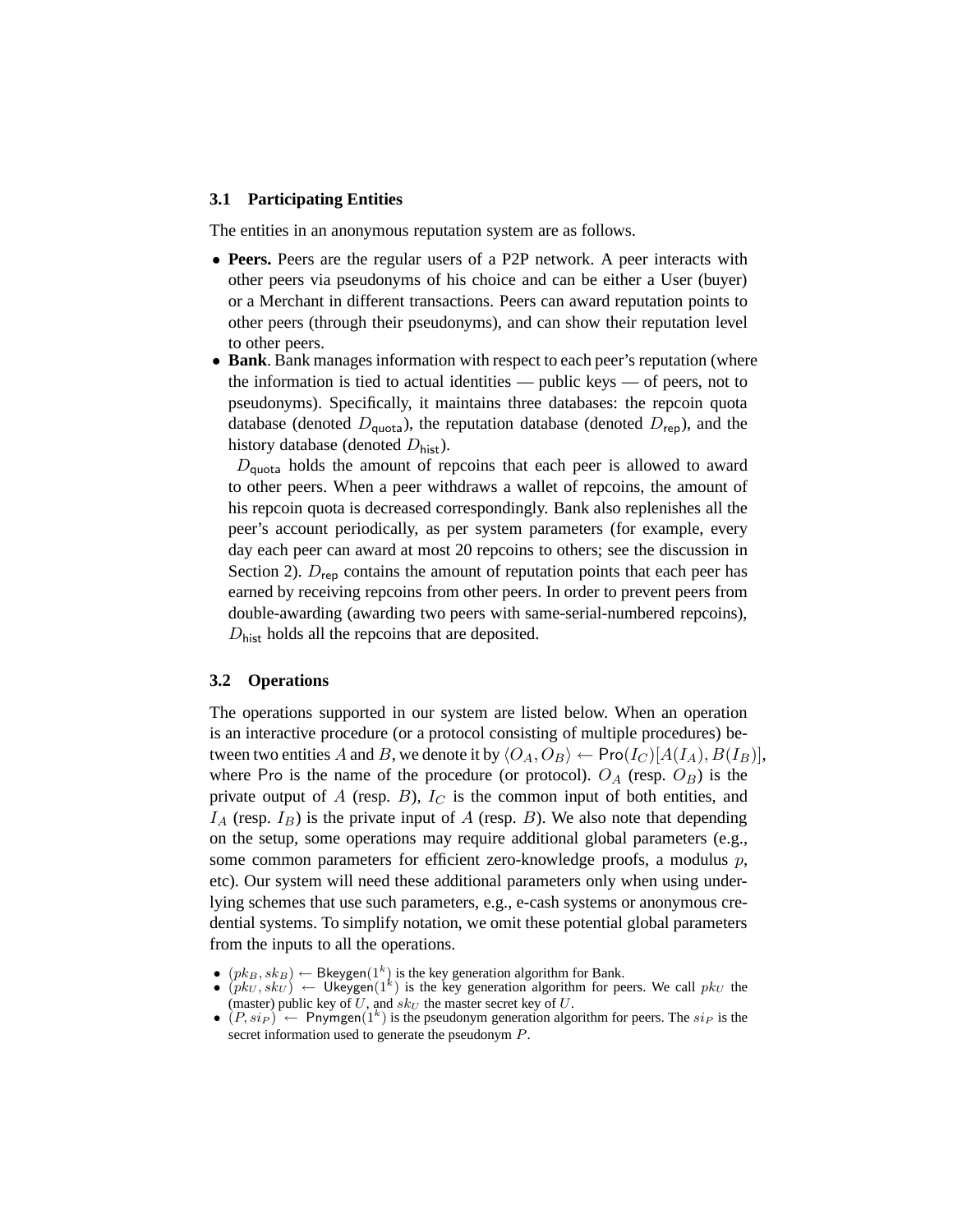- $\bullet$   $\langle W, D'_{\text{quota}}\rangle/\langle\bot,\bot\rangle$  ← RepCoinWithdraw  $(pk_B, pk_U, n)$   $[U(sk_U), B(sk_B, D_{\text{quota}}]$ . A peer U tries to withdraw n repcoins (in the form of a wallet  $W$ ) from Bank B. Bank, using  $D_{\text{quota}}$ , checks if U is eligible for withdrawal. If so, the withdrawal is carried out and  $D_{\text{quot}}$  is changed accordingly.
- $\bullet$   $\langle (W', S, \pi), (S, \pi) \rangle / \langle \perp, \perp \rangle \leftarrow$  Award  $(P_U, P_M, pk_B)$  [U(si<sub>PU</sub>, W, pk<sub>U</sub>, sk<sub>U</sub>), M(si<sub>PM</sub>)]. A peer U (via  $P_U$ ), using his wallet W, gives a repcoin  $(S, \pi)$  to M (via  $P_M$ ). Here S is a serial number and  $\pi$  is the proof of a valid repcoin.
- $\bullet$   $\langle \top, (D'_{\text{rep}}, D'_{\text{hist}}) \rangle / \langle \bot, \bot \rangle$  ← RepCoinDeposit  $(pk_B, S, \pi)$  [M(  $P_U, si_{P_U}, pk_U, sk_U$ ), B(  $sk_B$ ,  $D_{\text{rep}}$ ,  $D_{\text{hist}}$ ). A peer M deposits the repcoin into his reputation account. If the repcoin  $(S, \pi)$  is valid and not double-awarded, then the coin is stored in the history database  $D<sub>hist</sub>$ , and the amount of reputation of  $pk<sub>M</sub>$  in  $D<sub>rep</sub>$  is increased by one.
- $(pkU, \Pi_G)/\bot \leftarrow$  Identify  $(S, \pi_1, \pi_2)$ . If a repcoin is double-awarded with  $(S, \pi_1)$  and  $(S, \pi_2)$ , Bank can find the peer who double-awarded the coin using this operation. Here,  $\Pi_G$  is a proof that  $pk_U$  double-awarded the repcoin with the serial number S.
- $\top/\bot \leftarrow$  VerifyGuilt $(S, \Pi_G, pk_U)$  outputs  $\top$  if the peer U (represented by  $pk_U$ ) indeed double-awarded the coin with the serial number S.
- $\bullet$   $\langle C_U^l, \top \rangle / \langle \bot, \bot \rangle$   $\leftarrow$  RepCredRequest  $(pk_B, pk_U, l)$  [ $U(sk_U), B(sk_B, D_{rep})$ ]. A peer U requests a credential that will enable  $U$  to prove to another peer that he has reputation level l. Bank B refers to  $D_{\text{rep}}$ , and if U has sufficient reputation it issues a credential  $C_U^l$ . (As discussed in Section 2, how exactly the reputation levels are defined is a system parameter).
- $\langle T, T \rangle / \langle T, T \rangle \leftarrow$  ShowReputation  $(P_{U_1}, P_{U_2}, pk_B, l)$  [U<sub>1</sub>(sk<sub>U<sub>1</sub></sub>, si<sub>PU<sub>1</sub></sub>, C<sub>U<sub>1</sub></sub>), U<sub>2</sub>(si<sub>PU<sub>2</sub></sub>)]. A peer  $U_1$  (via  $P_{U_1}$ ) proves to  $U_2$  (via  $P_{U_2}$ ) that he has reputation level l.

#### **3.3 Security**

In this section we define security for anonymous reputation systems.

*Adversarial Model.* We will consider two adversarial models, assuming the stronger one for the anonymity-related security properties (unlinkability and exculpability), and the weaker one for the reputation-handling properties (no over-awarding and reputation unforgeability).

For the weaker adversarial model, we assume Bank is *honest-but-curious*, that is, it follows the protocol specification correctly. All other peers may become malicious, and behave in arbitrary ways in the protocol. Adversarial parties may collude with each other, and as long as they are peers, they may decide to share any of their state or secret information with each other, and coordinate their actions; Bank may share the content of its maintained databases  $(D_{\text{quot}}$ ,  $D_{\text{rep}}$ , and  $D_{\text{hist}}$ ), but *not* Bank's secret keys (thus it is meaningful for Bank to be *honest-but-curious*, even when in coalition with other players).<sup>2</sup>

For the stronger adversarial model, we remove the honest-but-curious restriction on Bank: we assume all parties (including Bank) may be corrupted, collaborating with each other, and behaving arbitrarily.

## **Correctness.**

<sup>2</sup> Note that if we allowed Bank to share its secret keys and to behave arbitrarily, it could issue more repcoins than allowed, generate reputation credentials that do not correspond to the correct reputation level, etc.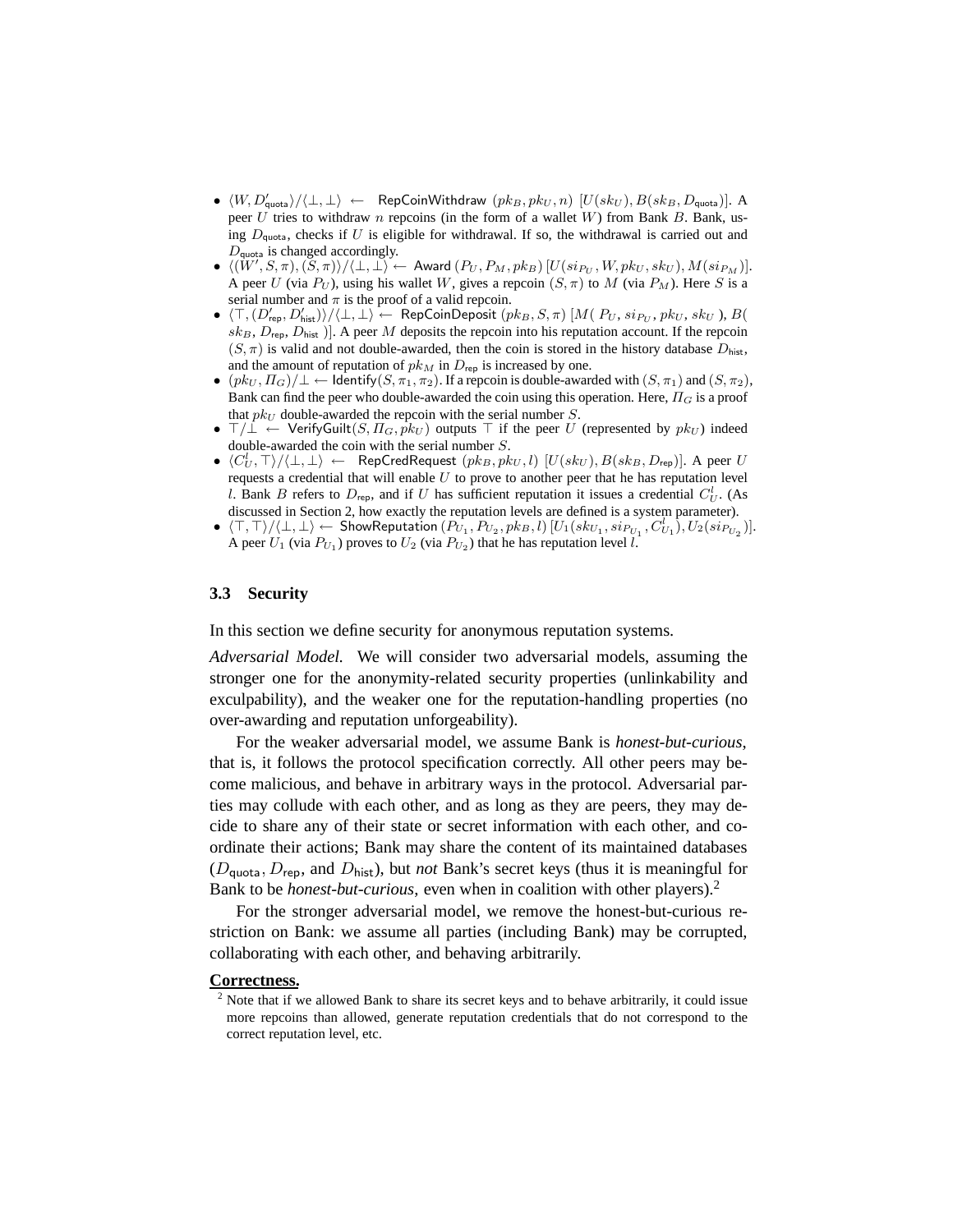- If an honest peer  $U_1$ , who has enough repcoins in his repcoin quota, runs RepCoinWithdraw with an honest Bank  $B$ , then neither will output an error message; if the peer  $U_1$ , using the wallet (output of RepCoinWithdraw), runs Award with an honest peer  $U_2$  (via his pseudonym), then  $U_2$  accepts a repcoin  $(S, \pi)$ ; if the peer  $U_2$  runs RepCoinDeposit with the honest Bank to deposit the repcoin  $(S, \pi)$  then  $U_2$ 's reputation in Bank will be increased by one.
- If an honest peer  $U_1$  runs RepCredRequest with an honest Bank and a reputation level for which he is eligible, then  $U_1$  gets a valid credential. For a valid credential  $C_{U}^{l}$ , its owner can always prove his reputation through  $\mathsf{ShowReputation} (l, C_{U}^{l}, \ldots) \text{ procedure}.$

#### **Unlinkability.**

For an adversary A who has corrupted certain parties including Bank, we say that a peer U appears consistent with a pseudonym  $P$  to  $A$ , if U and  $P$ 's owner are uncorrupted, and if the levels for which  $P$  successfully invoked ShowReputation are a subset of the levels for which  $U$  successfully invoked RepCredRequest. We now define the following two unlinkability properties:

*Peer-Pseudonym Unlinkability.* Consider an adversary who, having corrupted some parties including Bank, is participating in the system for some arbitrary sequence of operations executed by honest and by corrupted parties. Given a pseudonym P that does not belong to a corrupted party, the adversary can learn which peer owns  $P$  no better than guessing at random among all non-corrupted peers that appear consistent with P.

*Pseudonym-Pseudonym Unlinkability.* Consider an adversary who, having corrupted some peers (but not Bank), is participating in the system for some arbitrary sequence of operations executed by honest and corrupted parties. Given two pseudonyms  $P_1, P_2$  that do not belong to corrupted parties, the adversary has no advantage in telling whether  $P_1$ ,  $P_2$  belong to the same peer or not. Next, consider an adversary who corrupted some peers and Bank as well. Then the above requirement should hold as long as there are *at least two* non-corrupted peers who appear consistent with both  $P_1$  and  $P_2$  (because if there is only one such uncorrupted peer, clearly both pseudonyms belong to the same one).

### **No Over-Awarding.**

- No collection of peers should be able to award more repcoins than they withdrew. Suppose that n peers  $U_1, \ldots, U_n$  collude together, and that the sum of the amount of repcoins allowed to them is  $N$ . Then, the number of different serial numbers of repcoins that can be awarded to other peers is at most N.
- Suppose that one or more colluding peers run the Award protocol with two pseudonyms  $P_{M_1}$  and  $P_{M_2}$  such that  $P_{M_1}$  gets  $(S, \pi_1)$  and  $P_{M_2}$  gets  $(S, \pi_2)$ . Then, we require that Identify( $S$ ,  $\pi_1$ ,  $\pi_2$ ) outputs a public key  $pk_U$  and a proof of guilt  $\Pi_G$  such that VerifyGuilt $(pk_U, S, \Pi_G)$  accepts.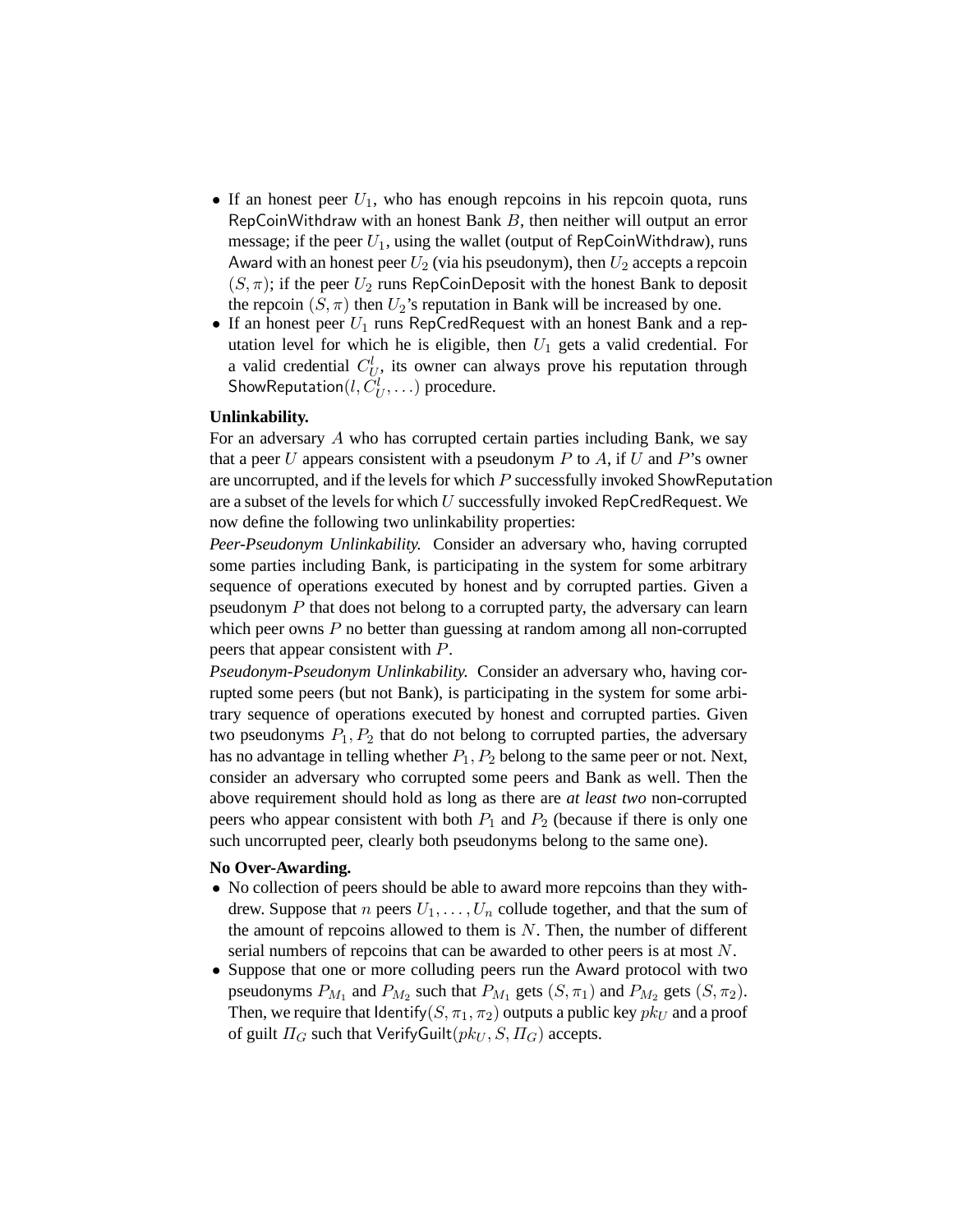• Each repcoin that is accepted but not double-awarded in the Award protocol increases exactly one reputation point in the database  $D_{\text{rep}}$  irrespective of the beneficiary of the repcoin. However, we don't regard it as a breach of security when a peer  $M_1$  received a repcoin but passed it to  $M_2$ , who deposited it into his reputation account; in any event, this is just another form of collusion. Another justification is that the peer  $M_1$  sacrifices one reputation point.

# **Exculpability.**

This property is to protect the honest peer from any kind of framing attack against him. No coalition of peers, even with Bank, can forge a proof  $\Pi_G$  that VerifyGuilt( $pk_U, S, \Pi_G$ ) accepts where  $pk_U$  is an honest peer U's public key who did not double-award a repcoin with the serial number S.

## **Reputation Unforgeability.**

- No coalition of peers, where  $l$  is the highest reputation level of any one of them, can show a reputation level higher than  $l$  for any of their pseudonyms. This implies as a special case that a single peer cannot forge his reputation.
- Consider a peer U with reputation level l, who owns a pseudonym  $P$ . Suppose that some coalition of peers has empowered  $U$  with the ability to prove that P has reputation level  $l' > l$ . Let Bad be the set of peers with reputation level at least  $l'$  among the coalition (note that by the previous requirement, there must be at least one peer in Bad). Then, it must be that  $U$  can learn the master secret key of a peer  $U' \in$  Bad.

# **4 Building Blocks of our Scheme**

**Anonymous Credential Systems.** In anonymous credential systems — see, for example, [19, 6, 3] — there are three types of players: *users, organizations, and verifiers*. Users receive credentials, organizations grant and verify the credentials of users, and verifiers verify credentials of the users. Below are the supported procedures.

- $(pk_O, sk_O) \leftarrow$  AC.OKeyGen(1<sup>k</sup>). Key generation algorithm for an organization.  $(pk_O, sk_O)$ denotes the key pair of the organization O.
- $(pk_U, sk_U) \leftarrow AC.UKeyGen(1^k)$ . Key generation algorithm for a user.  $(pk_U, sk_U)$  denotes the key par of the user U. Sometimes  $sk_U$  is called the master secret key of  $U^3$ .

<sup>&</sup>lt;sup>3</sup> Anonymous credential systems do not typically require a specific form for the master public and secret keys, but assume it is inherited from some PKI, where users are motivated to keep their secret key secret. In other variations of anonymous credential systems (with all-ornothing non-transferability) there is no master public key. Our scheme can be adapted to such systems as well.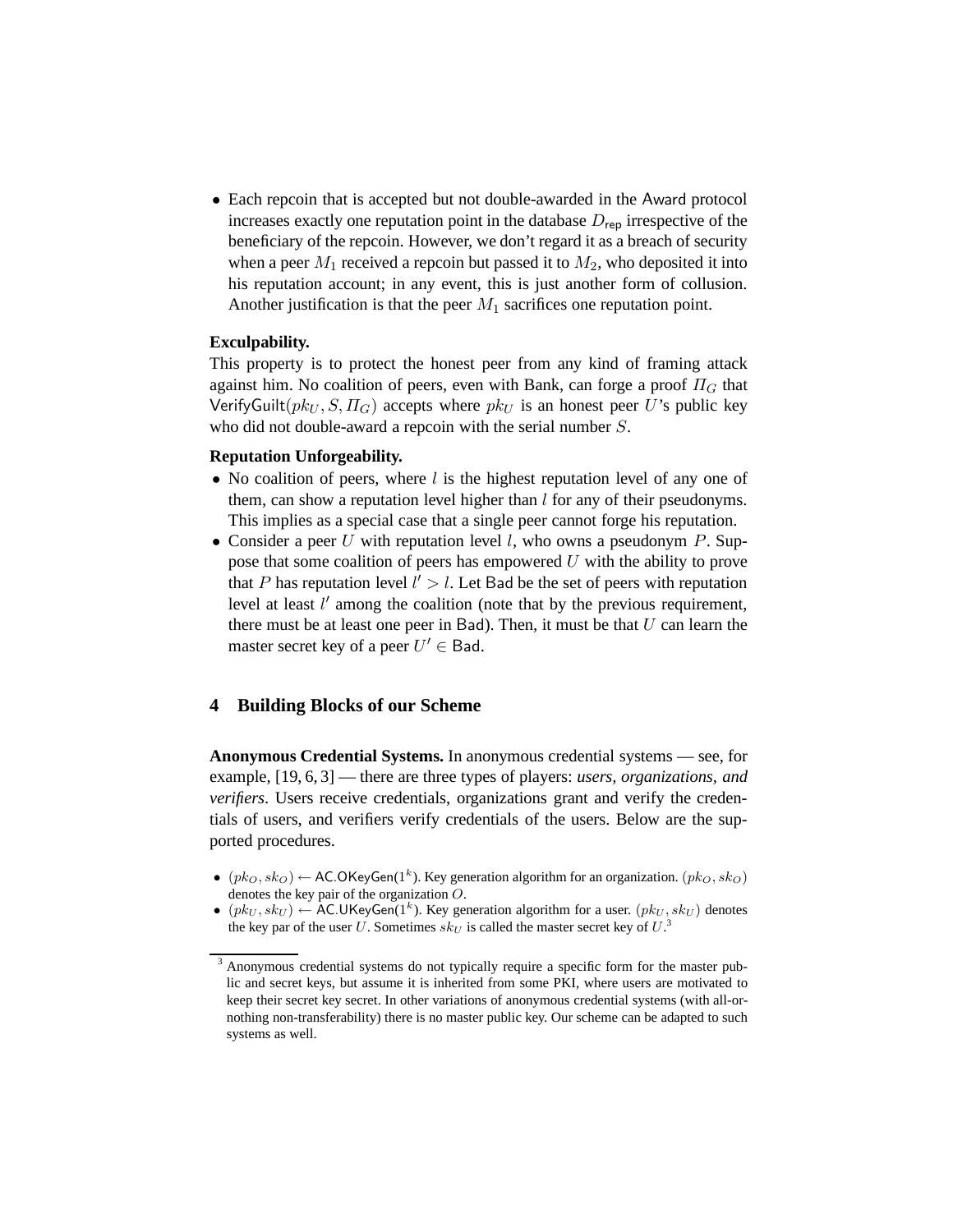- $\langle (N, \text{NSec}_{N}), (N, \text{NLog}_{N}) \rangle \leftarrow \text{AC.FormNym}(pk_{O})$  [ $U(sk_{U})$ ,  $O(sk_{O})$ ]. Nym<sup>4</sup> generation protocol between U and O, where N is output nym, NSecr<sub>N</sub> is secret information with respect to  $N$ , and  $NLog_N$  is the corresponding log on the organization side.
- $\bullet \ \langle \mathsf{cred}_N , \mathsf{CLog}_{\mathsf{cred}_N} \rangle \leftarrow \big[\mathsf{AC}.\mathsf{GrantCred}(N, p k_O)\, [U(p k_U, sk_U, \mathsf{NSecr}_N), \, O(sk_O, \mathsf{NLog}_N)].$ Credential granting protocol, where cred<sub>N</sub> is a credential for the nym N, and  $\text{CLog}_{\text{cred}_N}$  is the corresponding log on the organization side.
- $\langle T, T \rangle / \langle \overline{\bot}, \bot \rangle$  ← AC.VerifyCred(pk<sub>O</sub>) [U(N, cred<sub>N</sub>), V]. Credential verification protocol.
- $\bullet$   $\langle \top, \top \rangle / \langle \bot, \bot \rangle$  ← AC.VerifyCredOnNym  $(N, p k_{O}, p k_{O_1})$   $[U(N_1, \text{cred}_{N_1}), O(\textsf{NLog}_N)]$ . In this protocol, U proves to O that N is his valid nym issued by O and that  $\text{cred}_{N_1}$  on the nym  $N_1$  issued by  $O_1$ .

Secure anonymous credential systems satisfy the following conditions (see [19, 6, 3] for more details): (1) *Unique User for Each Nym.* Even though the identity of a user who owns a nym must remain unknown, the owner should be unique. (2) *Unlinkability of Nyms.* Nyms of a user are not linkable at any time with a probability better than random guessing. (3) *Unforgeability of Credentials.* A credential may not be issued to a user without the organization's cooperation. (4) *Consistency of Credentials.* It is not possible for different users to team up and show some of their credentials to an organization and obtain a credential for one of them that the user alone would not have gotten. (5) *Non-Transferability.* Whenever Alice discloses some information that allows Bob to user her credentials or nyms, she is effectively disclosing her master secret key to him.

**E-Cash.** An e-cash system consists of three types of players: the *bank*, *users* and *merchants*. Below are the supported procedures (see [5]).

- $(pk_B, sk_B) \leftarrow EC.BKeyGen(1^k)$  is the key generation algorithm for the bank.<br>•  $(pk_U, sk_U) \leftarrow EC.UKeyGen(1^k)$  is the key generation algorithm for users.
- 
- $\langle W, \top \rangle \leftarrow$  EC.Withdraw $(pk_B, pk_U, n)$  [ $U(sky), B(skg)$ ]. The user U withdraws a wallet  $W$  of  $n$  coins from the bank.
- $\bullet$   $\langle W', (S, \pi) \rangle \leftarrow \mathsf{EC}$ . Spend $(pk_M, pk_B, n)$  [U(W),  $M(sk_M)$ ]. The user U spends a coin by giving it to the merchant M. U gets the updated wallet W, and M obtains a coin  $(S, \pi)$  where S is a serial number and  $\pi$  is a proof.
- $\langle T/\perp, L'\rangle \leftarrow \mathsf{EC}$ .Deposit $(pk_M, p k_B)$   $[M(s k_M, S, \pi), B(s k_B, L)]$ . M deposits  $(S, \pi)$  into its account in the bank B. L' is the updated list of the spent coins (i.e.,  $(S, \pi)$  is added to the list).
- $(pky, \Pi_G) \leftarrow$  EC.Identify $(S, \pi_1, \pi_2)$ . Given two coins with the same serial number, i.e.,  $(S, \pi_1)$  and  $(S, \pi_2)$ , B finds the identity of the double-spender  $pk_U$  and the corresponding proof  $\Pi_G.$
- $\top/\bot \leftarrow \textsf{EC}.\textsf{VerifyGulit}(S, pk_U, H_G)$ . It verifies the proof  $H_G$  that the user  $pk_U$  is guilty of double-spending coin S.

Secure e-cash scheme satisfies the following condition: (1) *Correctness.* If an honest user runs EC.Withdraw with an honest bank, then neither will output

<sup>4</sup> Usually, nym and pseudonym are used interchangeably. But to avoid confusion with the term pseudonym in our reputation scheme, we stick to the term nym in anonymous credential systems.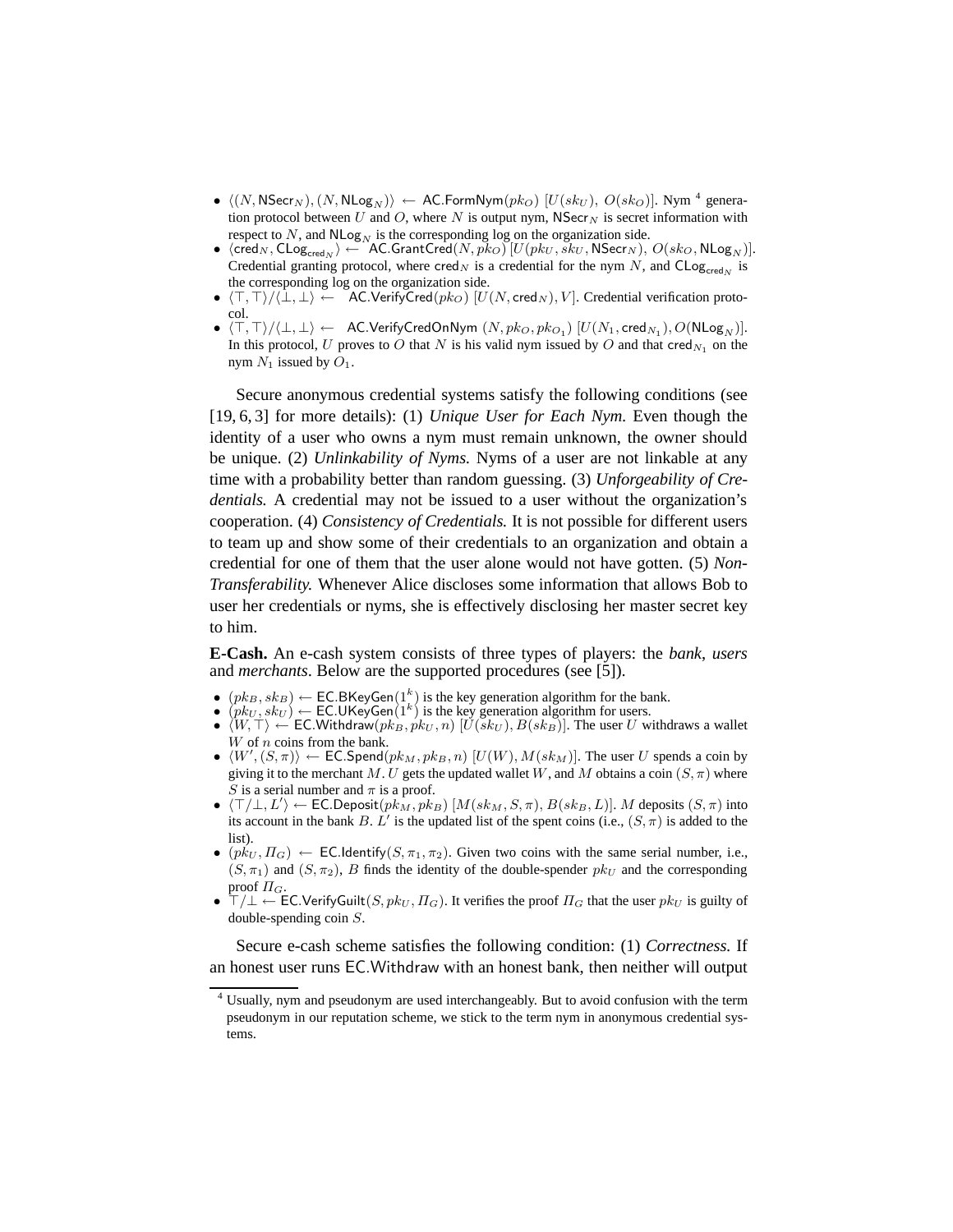an error message. If an honest user runs EC.Spend with an honest merchant, then the merchant accepts the coin. (2) *Balance.* No collection of users and merchants can ever spend more coins than they withdrew. (3) *Identification of double-spenders.* Suppose the bank  $B$  is honest, and  $M_1$  and  $M_2$  are honest merchants who ran the EC.Spend protocol with the adversary whose public key is  $pk_U$ . Suppose the outputs of  $M_1$  and  $M_2$  are  $(S, \pi_1)$  and  $(S, \pi_2)$  respectively. This property guarantees that, with high probability, EC.Identify( $S, \pi_1, \pi_2$ ) outputs a key  $pk_U$  and proof  $\Pi_G$  such that EC.VerifyGuilt( $S, pk_U, \Pi_G$ ) accepts. (4) *Anonymity of users.* The bank, even when cooperating with any collection of malicious users and merchants, cannot learn anything about a user's spendings other than what is available from side information from the environment. (5) *Exculpability.* When  $S$  is a coin serial number not double-spent by user  $U$  with public key  $pk_U$ , the probability that EC.VerifyGuilt $(S, \Pi_G, pk_U, n)$  accepts is negligible.

**Blind Signatures.** Blind signatures have two types of players: the *bank* and the *users*. A user requests the bank to generate a signature on a message m. Then the bank generates a signature without knowing the message  $m$ . Below are the supported procedures (see [14]).

- $(pk_B, sk_B) \leftarrow BS.KeyGen(1^k)$ . Key-generation algorithm for the bank B.
- $\langle \top/\bot, \sigma/\bot \rangle$  ← BS.Sign $(pk_B)[B(\overline{sk}_B), U(m)]$ . Signing protocol.
- $\top/\bot \leftarrow BS$ . Verify $(m, \sigma, pk_B)$ . Verification algorithm.

Secure blind signature scheme satisfies the following conditions: (1) *Unforgeability*. Only the bank who owns the secret key  $s k_B$  can generate valid signatures. (2) *Blindness.* The bank B does not learn any information about the message m on which it generates a signature  $\sigma$ .

# **5 Anonymous Identity-Bound Reputation System**

In this section we describe a general scheme based on any implementation of the building blocks. See Appendix A for a specific instantiation of the scheme.

E-cash schemes will be used for the implementation of repcoins, blind signatures will be used in repcoin-withdraw and reputation-update procedures, and anonymous credential systems will be used for the reputation-demonstration procedures. As we shall see, while the first two are used in a relatively straightforward manner, the last one is used in a more complex way, since the reputation demonstration setting presents a new type of hurdle to overcome if unlinkability is to be achieved even against colluding bank and peers.

*Underlying Protocols and Requirements.* Our scheme will work with any implementation of these underlying primitives, as long as the master public and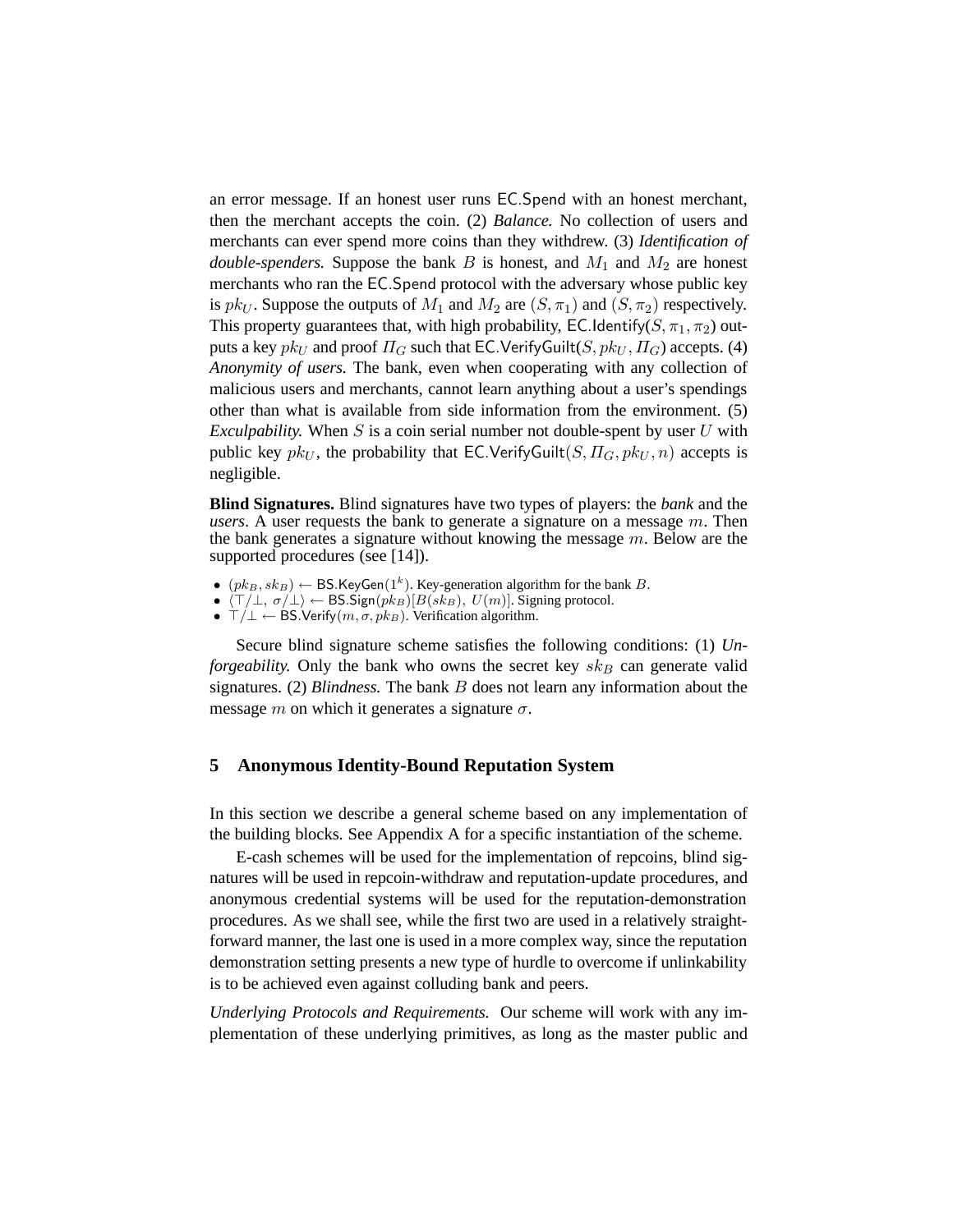secret keys for peers in our system are of the same form as those in the underlying e-cash scheme and anonymous credential system. That is, the key generation algorithms Ukeygen, EC.UKeyGen, and AC.Ukeygen are all the same.<sup>5</sup>

Our scheme will also require a zero knowledge proof of knowledge of both the master secret key corresponding to a master public key, and the secret information of a nym's owner (which is given as an output of the AC.FormNym operation). Thus, when instantiating our scheme with specific primitives, it is useful to choose underlying primitives that admit efficient proofs of this form (as we do in the Appendix A).

**Setup.** We start with the setup procedure on Bank's side.

- Bank B executes EC.BKeyGen procedure of e-cash scheme to create a digital signature key-pair ( $pk_B$ ,  $sk_B$ ). This is the key-pair that will be used for creating the repcoins. Bank publishes  $pk_B$ .
- B executes BS.BkeyGen procedure of blind signatures scheme to create a blind signature key pair to be used in the Reputation Deposit procedure  $(pk_B^b)$ ,  $sk_B^b$ ). Bank publishes  $pk_B^b$ .
- B defines fixed reputation levels  $l_i$ , represented by a group  $G_i$ . These "reputation" groups — although managed by Bank — play a role similar to the one organizations play in anonymous credential systems. For each one of these groups, Bank runs AC.OKeyGen protocol to generate public-secret key pairs  $(pk_{G_i}, sk_{G_i})$ . Bank also publishes  $pk_{G_i}$ s.
- B does the appropriate setup (if any) for the pseudonym generation. For example, this may involve selecting an appropriate algebraic group  $G_p$ .

On the peers' side, each peer  $U_i$  invokes EC.UKeyGen to create a master publicsecret keypair  $(pk_{U_i}, sk_{U_i})$ .

**Operations.** As mentioned, we assume that messages are exchanged through perfectly secure channels. The system operations are realized as follows.

*1. Generation of Pseudonyms.* Each peer generates his own pseudonyms. There is no particular structure imposed on the pseudonyms, and they need not be certified or registered with Bank (or any other entity). The only requirement is that the pseudonym generation leaves the owner with some secret information (e.g., the random string used for the generation procedure), such that possession of this information proves ownership of the pseudonym. We will also need such a proof to be executed. Thus, in principle, we can simply use a random string r as the secret information and  $P = f(r)$  as the pseudonym, where f is some

<sup>&</sup>lt;sup>5</sup> As discussed in Section 2, an important part our system setup is the assumption that peers are motivated to keep their master private key secret. For this reason, it is beneficial to have the master public and private keys be part of an external PKI which is used for other purposes (e.g., signing documents) outside our system.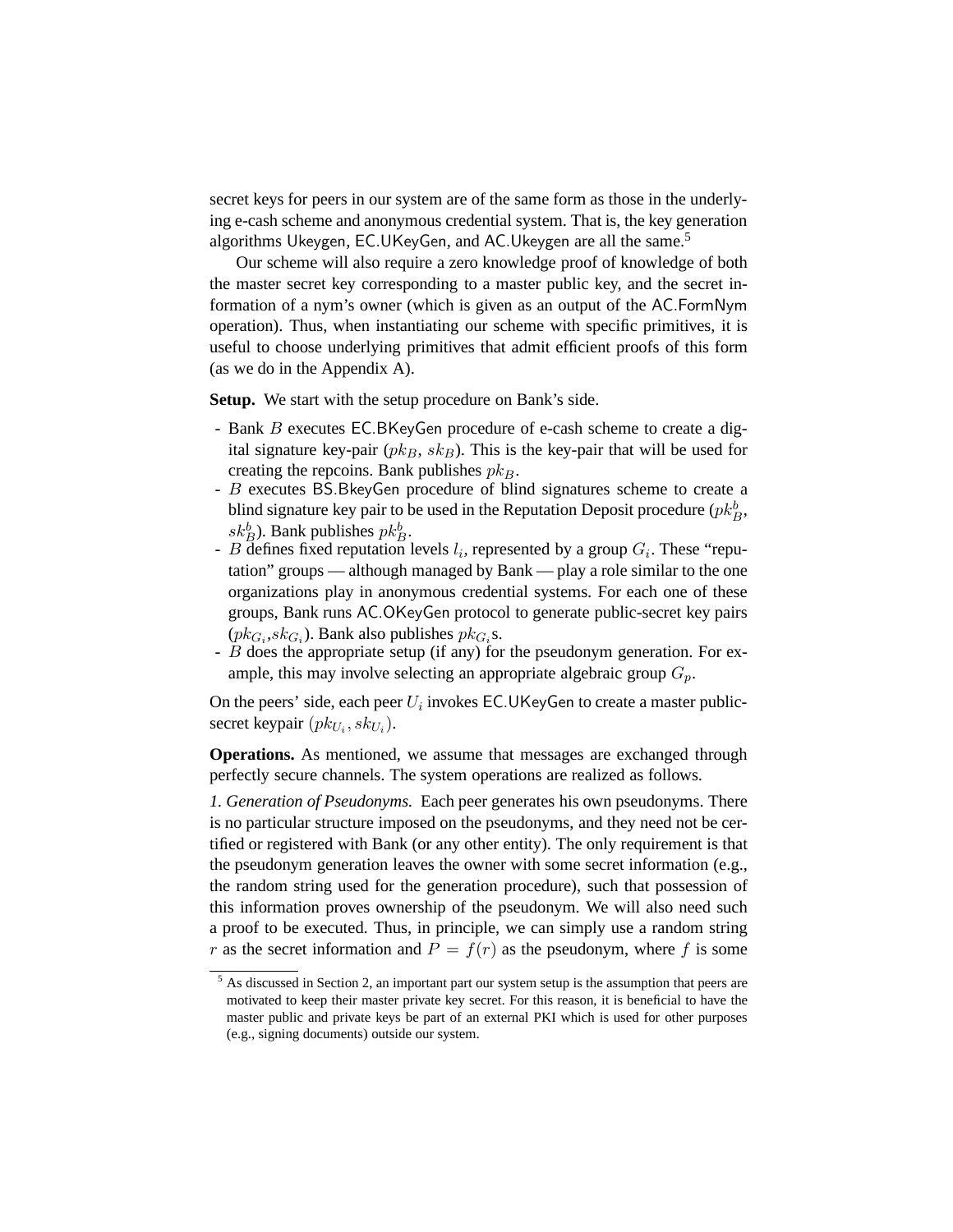one-way function, with an associated zero-knowledge proof of knowledge of the inverse of P. However, a more efficient solution is to let the pseudonym generation procedure to be a digital signature key generation, keeping the signing key as the secret information and the verification key as the pseudonym. Here, being able to produce valid signatures will prove ownership of the pseudonym, without a need for a zero-knowledge proof.

*2. RepCoin Withdrawal.* RepCoin Withdrawal takes place between Bank B and a peer  $U$ . Both  $U$  and  $B$  engage in EC. Withdraw procedure of a e-cash scheme. For simplicity purposes, we assume that a wallet  $W$  of  $n$  repcoins has been withdrawn. Since the only properties related to repcoins are anonymity of an honest withdrawer and repudiation of any double spender, the wallet can be like the one suggested in [5], or  $n$  separate digital coins withdrawn through any known e-cash scheme.

*3. Reputation Award.* This procedure is executed between two pseudonyms, one (i.e.,  $P_U$ ) belonging to a peer U and one (i.e.,  $P_M$ ) belonging to a peer M. Both engage in EC.Spend protocol of a e-cash scheme. However, this protocol takes place strictly between the two pseudonyms  $P_U$  and  $P_M$  instead of involving the actual identities U and M. Thus,  $P_U$  gives a repcoin to  $P_M$ , where no information about identities of the parties involved is revealed.

*4. Reputation Update.* This protocol is invoked when a peer M wants to increase his reputation based on the repcoins that his pseudonyms have received since the last time he updated his reputation record. As previously discussed, maintaining unlinkability between a pseudonym and its owner is a crucial feature of our system. Towards this end, a single interaction for update (with a merchant presenting himself to Bank either as a peer or as a pseudonym) will not work, as we explain below.

Assume peer  $M$  wants to deposit a repcoin he received as  $P_M$  from pseudonym  $P_U$  of User U. Note that no one except M knows who is the owner of  $P_M$ . Given the fact that U knows the exact form of the repcoin he gave to  $M$ , if M tried to deposit the repcoin by presenting himself as M to Bank, a collusion of Bank and U would reveal that M is the owner of  $P_M$ . Trying to solve this by letting M "rerandomize" the repcoin in some way before depositing it presents problems for enforcing the no over-awarding requirement. On the other hand, if Reputation Update procedure was done by the pseudonym  $P_M$  of M, there would be a problem in persuading the Bank to update  $M$ 's record without revealing that  $M$ is the owner of  $P_M$ .

Therefore, our Reputation Update protocol has two stages. First,  $P_M$  contacts Bank and gets a blind permission from it that shows a repcoin has been deposited and is valid. Second, M deposits that blind permission. In particular, the following procedure takes place: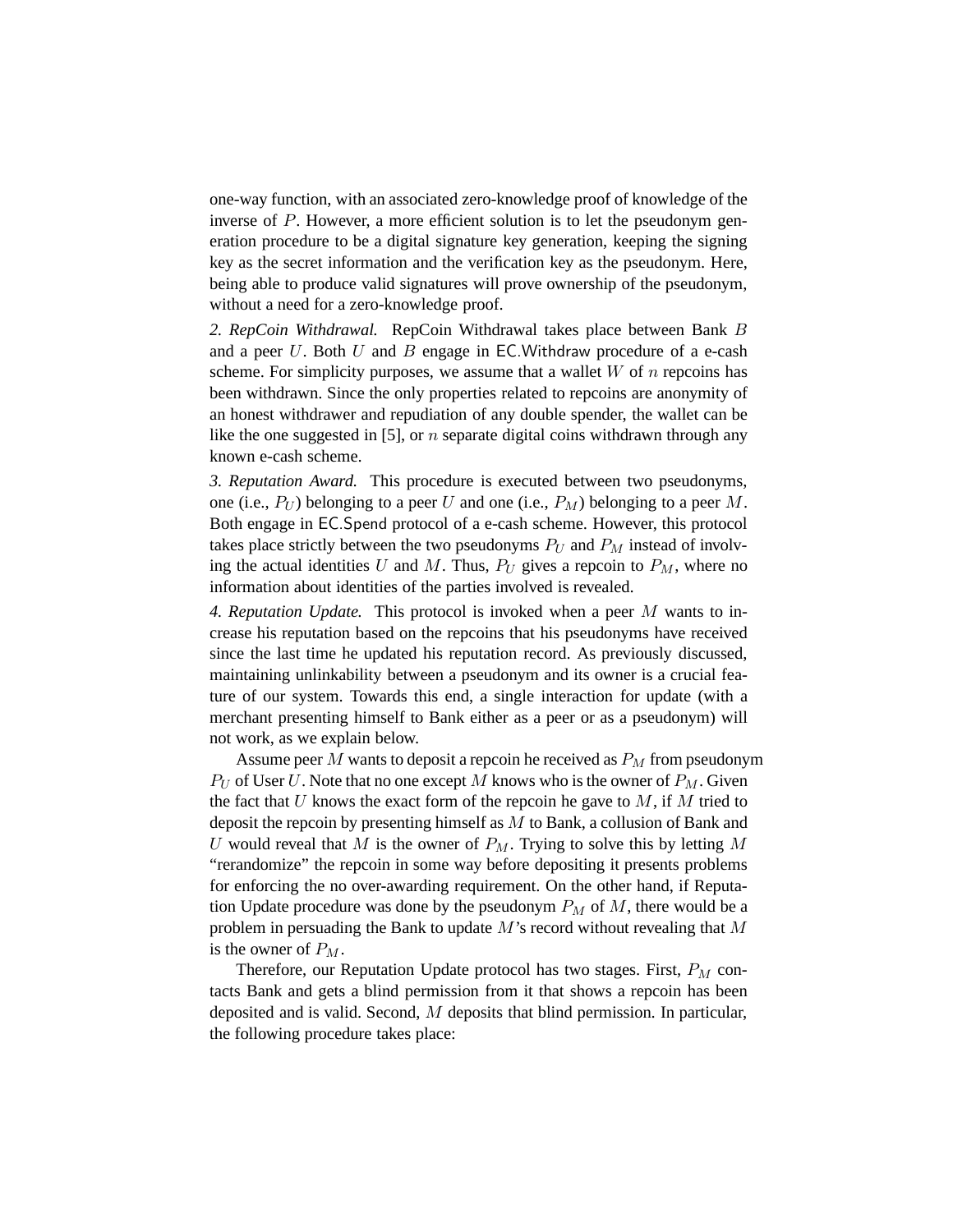4.1 Obtaining Blind Permission. Peer  $M$  executes EC.Deposit procedure of e-cash scheme using his pseudonym  $P_M$ , but here the actual deposit does not happen. Rather, if Bank  $B$  accepts the repcoin,  $M$  gets from  $B$  a blind signature on a random message. That is,  $P_M$  sends to  $B$  a repcoin that it has received. If  $B$  accepts the coin as valid,  $P_M$  chooses a random message  $C$ and gets a blind signature of  $C: \sigma_B^b$ . We call  $(C, \sigma_B^b)$  a *blind permission*.

4.2 Deposit of the Blind Permission.  $M$  sends  $B$  the permission  $(C, \sigma_B^b)$ . Then, B checks if the tuple is fresh and increases the reputation of M.

*5. Reputation Demonstration.* This protocol is invoked when one peer wants to demonstrate his reputation to another peer, both interacting strictly through their pseudonyms. We will utilize predefined groups  $G_i$  corresponding to reputation levels  $l_i$ , which are managed by Bank. For a peer  $U$  who wants, via  $P_U$ , to prove his reputation level  $l_i$  to a pseudonym  $P_V$  of a peer-verifier V, the protocol proceeds as follows:

- If he has not done it before, U contacts the bank to register in the group  $G_i$ that corresponds to the desired reputation level  $l_i$ . U interacts with  $G_i$  (Bank) by invoking AC.FormNym protocol of a anonymous credential system, in order to generate a nym  $N_{II}^{\bar{l}_i}$  $U_U^{l_i}$  for U under that group.<sup>6</sup> (U can generate as many nyms as he wants.)
- U contacts  $G_i$ , providing its master public  $pk_U$  key and a zero knowledge proof of knowledge  $\pi$  that he possesses the corresponding master secret key  $sk_U$ . U also presents  $N_U^{l_i}$  $U_U^{l_i}$  and a zero-knowledge proof  $\pi_N$  that it has been created correctly and he is the owner.
- $G_i$  checks that U is valid and that his reputation is indeed in that group (or higher), and executes AC.GrantCred to generate a credential  $C_N^{l_i}$  $\frac{d_i}{N}$  for  $N_U^{\bar{l_i}}$  $_U^{\iota_i}.$
- U interacts with the verifier  $P_V$  under his pseudonym  $P_U$ .  $P_U$  proves by executing AC.VerifyCred that he possesses a credential from group  $G_i$ . Specifically,  $P_U$  proves that its owner has registered under a nym to  $G_i$  and has acquired — through that nym — a credential of membership.

#### **5.1 Security**

The following theorem states the correctness and security of our general scheme. For lack of space, we refer the reader to our technical report [1] for proofs.

<sup>6</sup> Recall that there is a big difference between pseudonyms and nyms. As discussed before, Pseudonyms are public-secret key-pairs, used as means to preserve peers' anonymity when involved in transactions. A nym of a peer will be associated with a particular reputation group. Bank, as the manager of the reputation groups, will be able to link the nyms with the peer identities (master public key). In contrast, unlinkability of peers and pseudonyms is maintained, as per our security definitions.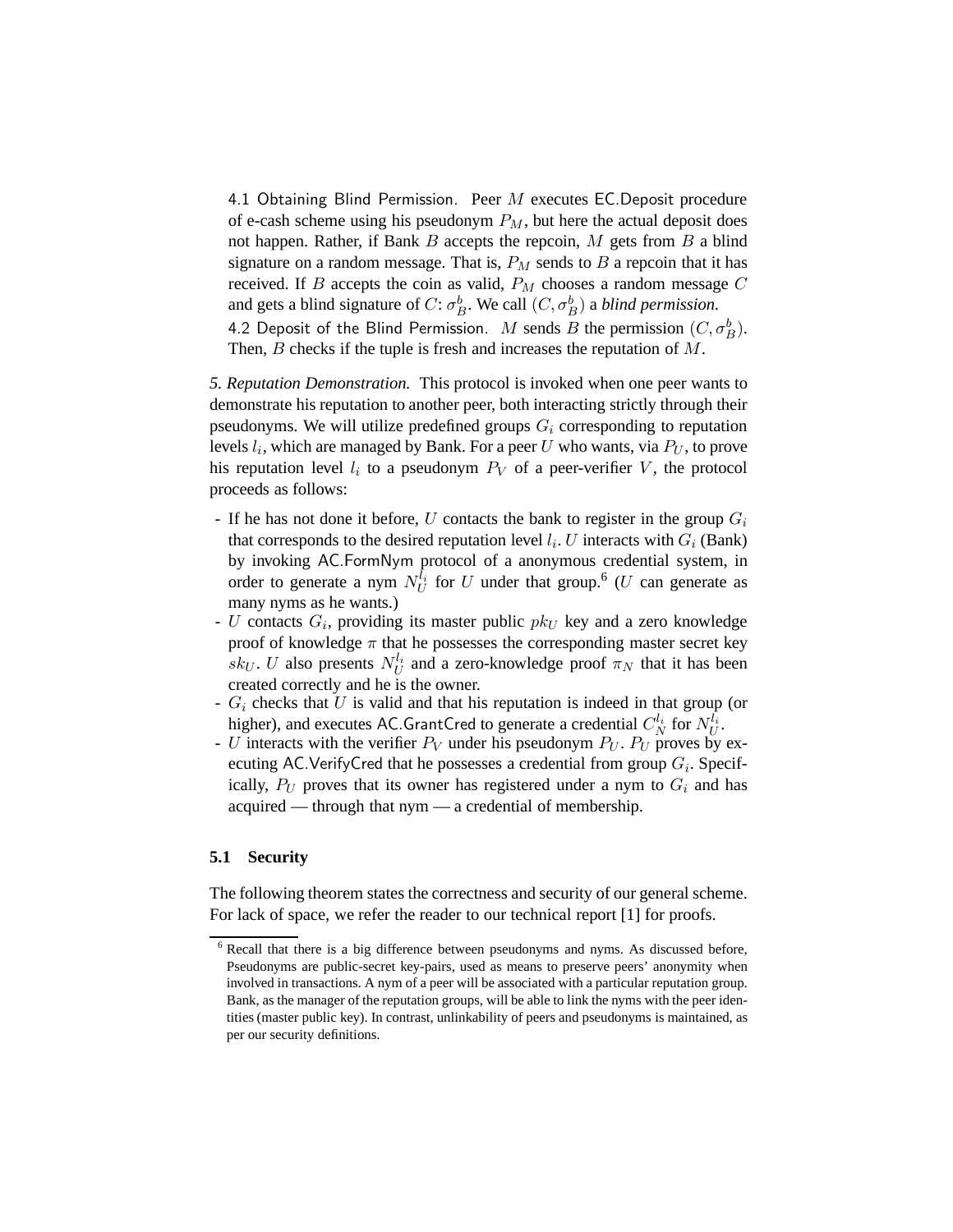**Theorem 1.** *If the underlying primitives (anonymous credential system, e-cash system, and blind signatures) are secure, then our scheme satisfies* correctness*,* peer-pseudonym unlinkability*,* pseudonym-pseudonym unlinkability*,* no overawarding*,* exculpability*, and* reputation unforgeability*.*

### **5.2 Practical Issues**

In the absence of a concrete implementation, it is hard to make concrete statements about practical issues. Furthermore, our main result is a framework which can accomodate different algorithms That said, there are at least two areas that deserve further attention, performance and system security.

In general, our protocol is neither real-time nor high-performance. We are not proposing per-packet operations; most of what we do is per-user or perpurchase. As such, real-time performance is not critical; in particular, there are no bottleneck nodes.

A full performance analysis is given in [1]. Here, we note that all of our primitive operations are  $O(1)$  in system size. That is, there are no design elements in our scheme whose performance degrades as the size of the system increases. Similarly, no operation takes more than a few messages; all are  $O(k +$ w) in message size, where k and w are security parameters. More details for our specific instantiation are given in Appendix A.

In addition to the anonymous peer-to-peer communication necessary for the underlying application, there is now a new communications path: from each party to the bank. Parties who are engaging in our protocol will need to contact the bank. This provides another channel that might be detected by, say, the attacks described in [15]. Indeed, there may exists a sort of "meta-intersection attack" [9]: the peer-to-peer traffic alone may not be suspicious, but it when coupled with conversations with the bank might be sufficient for identification.

A second area for security concern is CPU consumption. Our scheme (see Appendix A) requires public key operations; these are CPU-intensive. An attacker who has identified a candidate participant in real-time might be able to connect to it — we are, after all, talking about peer-to-peer systems — and measure how long its own communications take. The obvious defense is to make sure that any given operation takes constant time; in turn, this likely means preconfiguring each peer node with a maximum number of concurrent connections supported.

# **6 Related Work**

A number of papers have addressed the issue of reputation and privacy.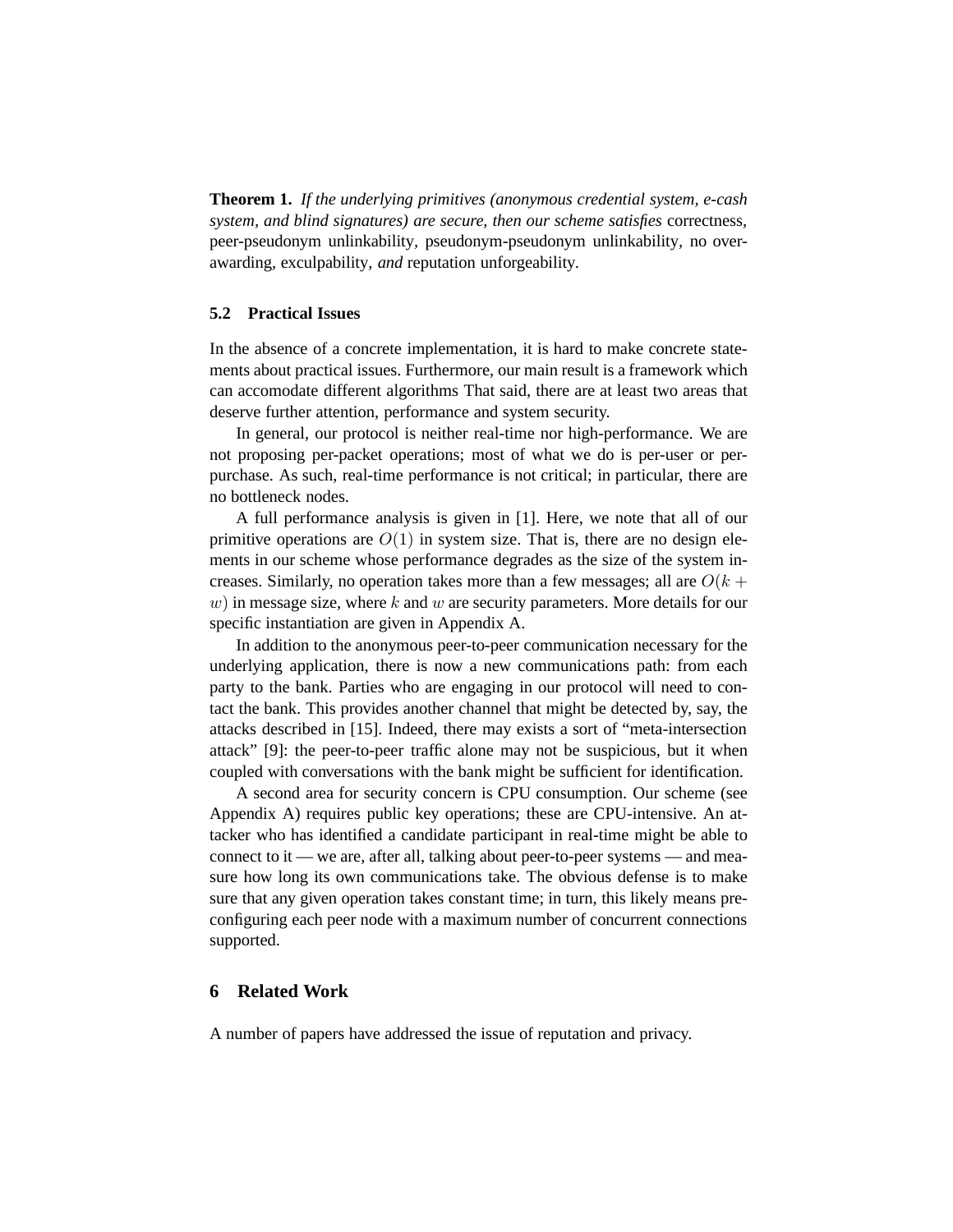There are many papers on reputation systems for peer-to-peer networks. Most focus on building distributed reputation systems, rather than worrying about privacy; [12] is typical.

The difficulty of building systems like this is outlined by Dingledine, Mathewson, and Syverson [10]. They present a number of similar systems and show why bolting on reputation is hard.

A typical approach is typified by [26], who incorporate privacy into their scheme. However, their system does not provide unlinkability. It also requires a trusted "observer" module for full functionality.

The work by Kinateder et al. [16, 18] is close to ours. The system in [16] differs from ours in two notable ways. First, its reputations are linkable. Indeed, they see this as a virtue, in that recommendations can be weighted depending on the reputation of the recommender. Second, they assume a trusted hardware module (i.e., a TPM chip) on every endpoint. In [18], they describe a more general system based on UniTEC [17]. Reputation statements are signed by a pseudonym's private key. Unlinkability is achieved by switching public keys. Apparently, the UniTEC layer can share reputations between different pseudonyms, but the authors do not explain how this is done. Presumably, this is handled by bookkeeping at that layer. More seriously, although they assert that a trusted module is desirable but not necessary, they do not explain how that could work, and in particular how they can prevent cheating.

Pavlov et al. [22] present a system, based on secret-sharing, which has many of the same properties as ours. However, it depends on locating "witnesses", other parties with knowledge of the target's reputation. In a sufficiently-large community with a low density of interaction, this may be difficult. Furthermore, it does not provide unlinkability; witness testify about a known party's past behavior.

Another work related to ours is Voss [25] and Steinbrecher [23]. In both of the systems, users interact with each other through pseudonyms, and reputation is strongly connected to identities. In fact, in [25] reputation points are implemented as coins, which may have positive or negative value. However, in both cases, Trusted Third Parties<sup>7</sup> are required to ensure unlinkability between identities and pseudonyms.

Approaches other than reputation systems have also been presented to deal with misbehaving users in anonymous or pseudonymous systems. Belenkiy et al. [2] make use of endorsed e-cash to achieve fair and anonymous two-party protocol wherein parties buy or barter blocks of data. Whereas e-cash stands for reputation in our scheme, e-cash stands for actual money in their scheme; a peer uses e-cash to buy data from other peers. Johnson et al. [13] focus on protecting

 $7$  In [23] TTP appear in the form of designated identity providers.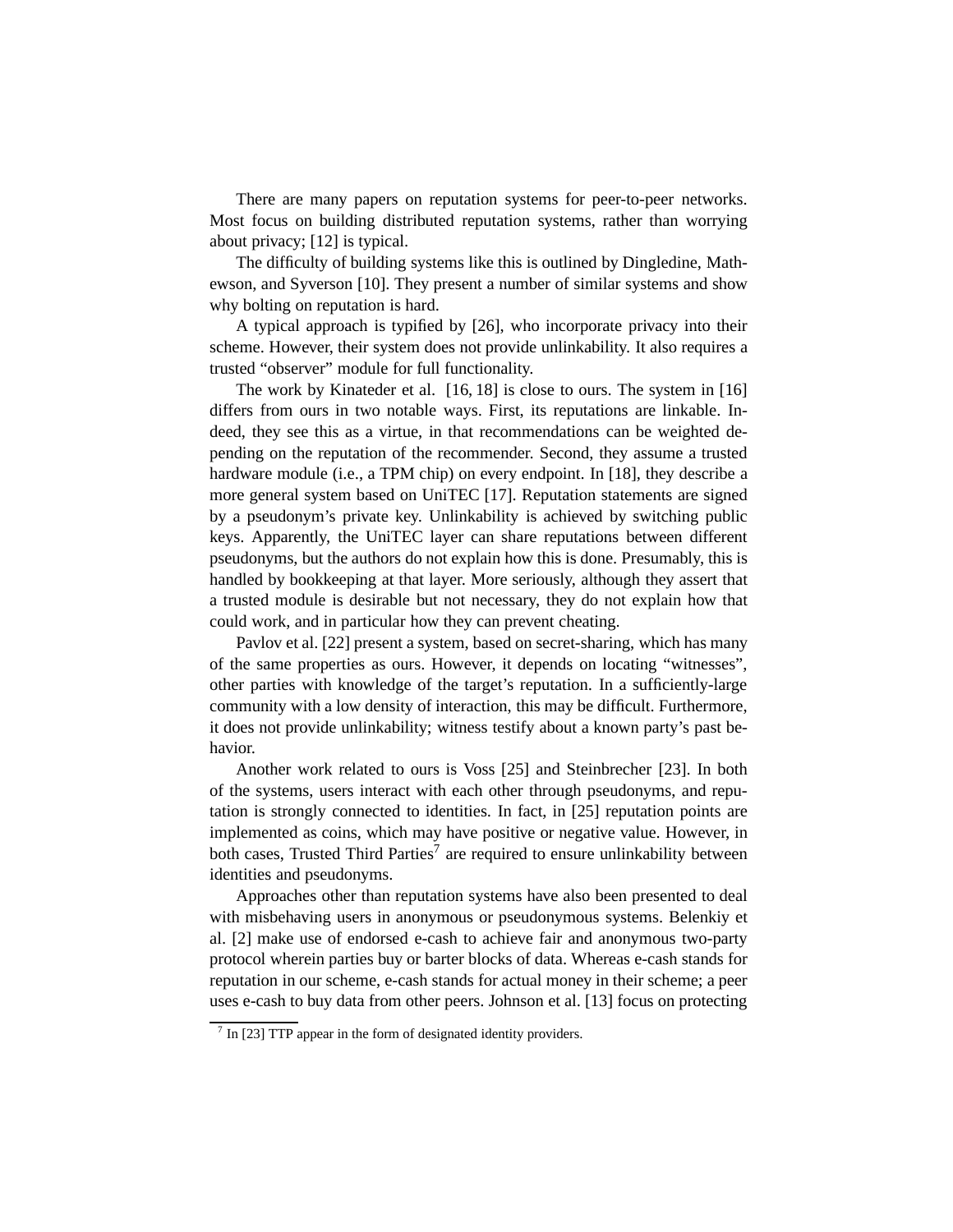a service in Tor from a malicious user without blocking all the exit Tor nodes. In particular, they present a protocol where misbehaving anonymous users are blacklisted by servers.

# **7 Future Directions**

A few interesting open problems remain.

First, our current scheme uses unit coins for reputation. That is, all reputation credits are worth the same amount. It would be nice to permit variable values; we suspect that this is easy.

More seriously, we do not have negative feedback. There is a vast difference between knowing that a seller has performed well on m transactions and knowing that that seller has performed well on  $m$  out of  $n$ . The difficulty is forcing the seller to commit to depositing a coin indicating bad behavior; most sellers know when they have done something wrong. In the technical report [1], we developed a partial solution. The scheme does not satisfy the complete unlinkability requirement stipulated in our definition, as Bank knows the number of transactions a peer had interacted in as a seller (modulo this information being leaked, all anonymity requirements are preserved).

Finally, we would like to get rid of the bank, which in our scheme is trusted to maintain reputation balances correctly (though not trusted from the privacy perspective). A fully decentralized scheme would eliminate single points of failure, and would be more in keeping with a widespread, anonymous, peer-to-peer network. Note that this would require two significant changes: using a digital cash scheme that does not require a central bank, and devising some other mechanism for inflation resistance.

# **Acknowledgment**

We are grateful to Moti Yung for useful discussions regarding this work. We would like to thank Patrick Tsang, Apu Kapadia, and anonymous referees for helpful comments on the paper.

### **References**

- 1. Elli Androulaki, Seung Geol Choi, Steven M. Bellovin, and Tal Malkin. Reputation systems for anonymous networks. Technical Report CUCS-029-07, Computer Science Dept., Columbia University, 2007. http://www.cs.columbia.edu/research/publications.
- 2. Mira Belenkiy, Melissa Chase, C. Christopher Erway, John Jannotti, Alptekin Küpçü, Anna Lysyanskaya, and Eric Rachlin. Making p2p accountable without losing privacy. In *WPES*, pages 31–40, 2007.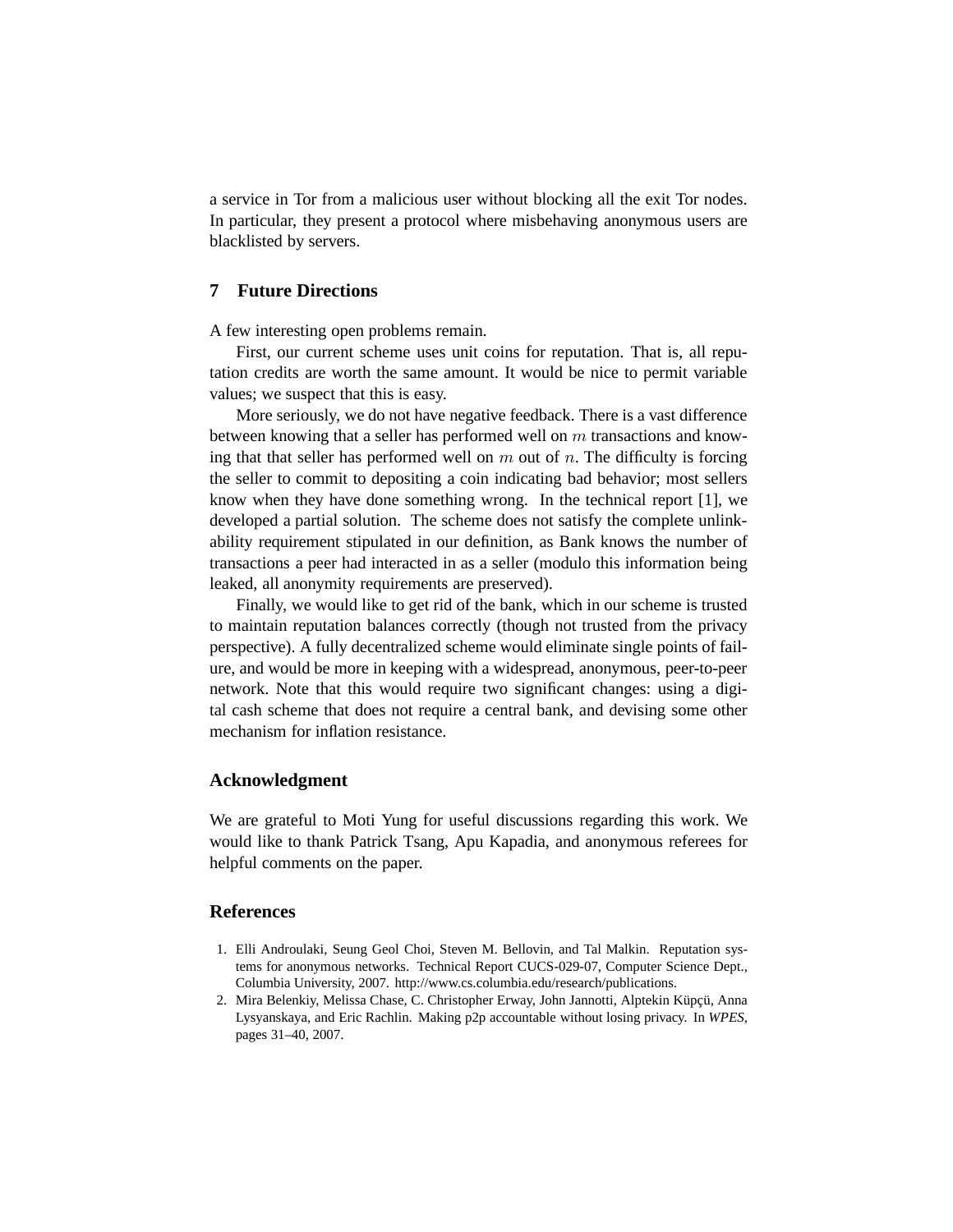- 3. Mira Belenkiy, Melissa Chase, Markulf Kohlweiss, and Anna Lysyanskaya. P-signatures and noninteractive anonymous credentials. In *TCC*, pages 356–374, 2008.
- 4. Rajat Bhattacharjee and Ashish Goel. Avoiding ballot stuffing in ebay-like reputation systems. In *P2PECON*, pages 133–137, 2005.
- 5. Jan Camenisch, Susan Hohenberger, and Anna Lysyanskaya. Compact e-cash. In *EURO-CRYPT*, pages 302–321, 2005.
- 6. Jan Camenisch and Anna Lysyanskaya. An efficient system for non-transferable anonymous credentials with optional anonymity revocation. In *EUROCRYPT*, pages 93–118, 2001.
- 7. Jan Camenisch and Markus Stadler. Effcient group signature schemes for large groups. In *CRYPTO*, pages 410–424, 1997.
- 8. David Chaum. Untraceable electronic mail, return addresses, and digital pseudonyms. *Commun. ACM*, 24(2):84–88, 1981.
- 9. George Danezis and Andrei Serjantov. Statistical disclosure or intersection attacks on anonymity systems. In *Information Hiding*, pages 293–308, 2004.
- 10. Roger Dingledine, Nick Mathewson, and Paul Syverson. Reputation in p2p anonymity systems. In *Workshop on Economics of Peer-to-Peer Systems*, 2003.
- 11. Roger Dingledine, Nick Mathewson, and Paul F. Syverson. Tor: The second-generation onion router. In *USENIX Security Symposium*, pages 303–320, 2004.
- 12. Minaxi Gupta, Paul Judge, and Mostafa Ammar. A reputation system for peer-to-peer networks. In *NOSSDAV*, 2003.
- 13. Peter C. Johnson, Apu Kapadia, Patrick P. Tsang, and Sean W. Smith. Nymble: Anonymous ip-address blocking. In *Privacy Enhancing Technologies*, pages 113–133, 2007.
- 14. Ari Juels, Michael Luby, and Rafail Ostrovsky. Security of blind digital signatures (extended abstract). In *CRYPTO*, pages 150–164, 1997.
- 15. Dogan Kesdogan, Dakshi Agrawal, Vinh Pham, and Dieter Rautenbach. Fundamental limits on the anonymity provided by the mix technique. In *S&P*, pages 86–99, 2006.
- 16. Michael Kinateder and Siani Pearson. A privacy-enhanced peer-to-peer reputation system. In *EC-Web*, pages 206–215, 2003.
- 17. Michael Kinateder and Kurt Rothermel. Architecture and algorithms for a distributed reputation system. In *iTrust*, pages 1–16, 2003.
- 18. Michael Kinateder, Ralf Terdic, and Kurt Rothermel. Strong pseudonymous communication for peer-to-peer reputation systems. In *SAC*, pages 1570–1576, 2005.
- 19. Anna Lysyanskaya, Ronald Rivest, Amit Sahai, and Stefan Wolf. Pseudonym systems. In *SAC*, pages 184–199, 1999.
- 20. Tatsuaki Okamoto. Provably secure and practical identification schemes and corresponding signature schemes. In *CRYPTO*, pages 31–53, 1992.
- 21. Lasse Øverlier and Paul F. Syverson. Locating hidden servers. In *S&P*, pages 100–114, 2006.
- 22. Elan Pavlov, Jeffrey S. Rosenschein, and Zvi Topol. Supporting privacy in decentralized additive reputation systems. In *iTrust*, pages 108–119, 2004.
- 23. Sandra Steinbrecher. Design options for privacy-respecting reputation systems within centralised internet communities. In *SEC*, pages 123–134, 2006.
- 24. Paul F. Syverson, David M. Goldschlag, and Michael G. Reed. Anonymous connections and onion routing. In *IEEE Symposium on Security and Privacy*, pages 44–54, 1997.
- 25. Marco Voss. Privacy preserving online reputation systems. In *International Information Security Workshops*, pages 245–260, 2004.
- 26. Marco Voss, Andreas Heinemann, and Max Muhlhauser. A privacy preserving reputation system for mobile information dissemination networks. In *SECURECOMM*, pages 171– 181, 2005.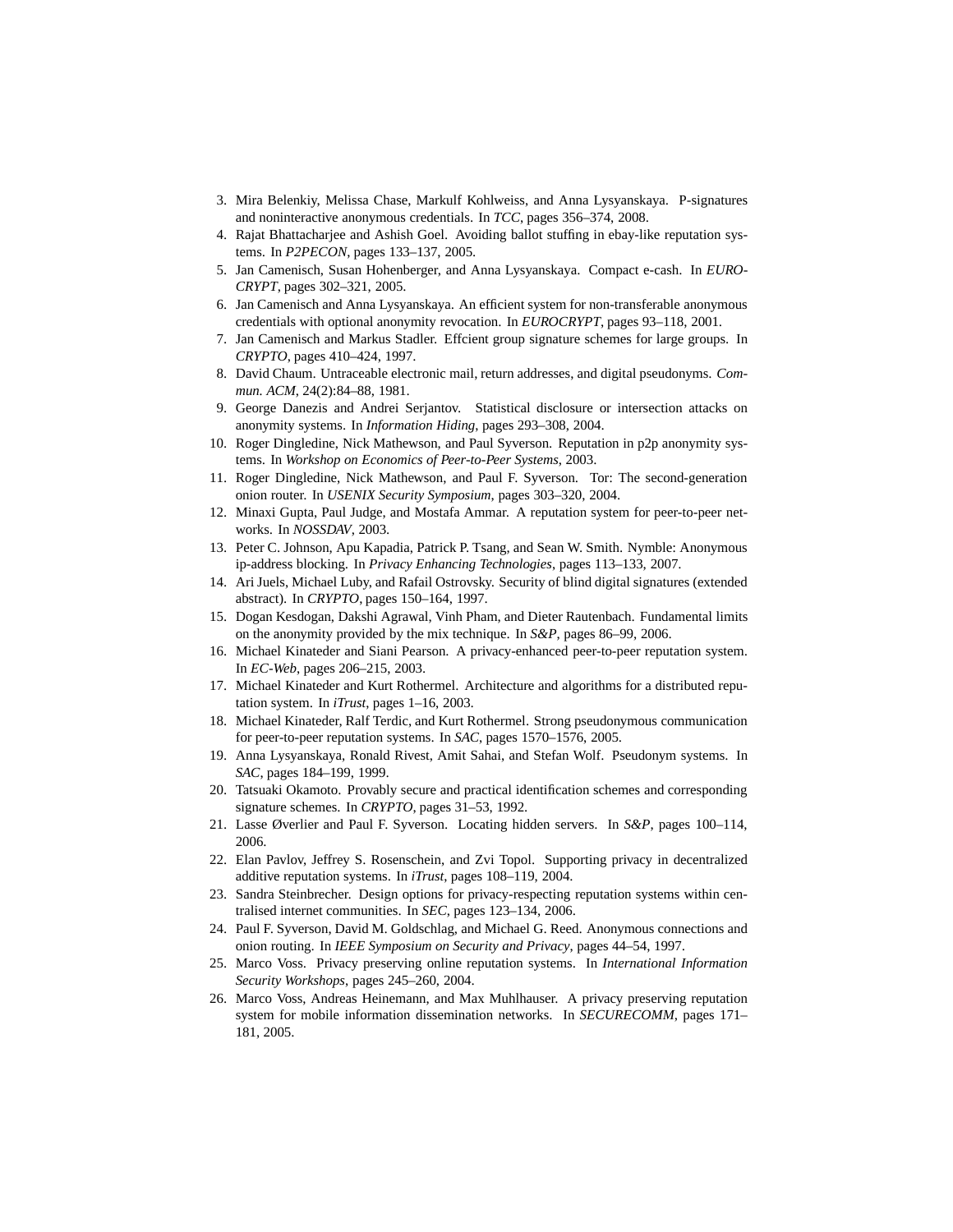# **A An Example of Scheme Instantiation**

In this section we give a specific instantiation of our scheme, where we make use of the anonymous credential system by Camenisch and Lysyanskaya [6] (denoted by CL), the e-cash scheme by Camenisch et al. [5] (denoted by CHL), and the blind signature scheme by Okamoto [20] (denoted by Ok). We do so in order to present a concrete and efficient construction (we include the efficiency analysis, relying on that of the underlying primitives, with each of the operations).

# $\textbf{Setup}(1^k)$ .

Bank  $B$  does the setup as follows:

- B executes CHL.BKeygen( $1^k$ ) to generate an e-cash key pair ( $pk_B^{\text{ec}}$ ,  $sk_B^{\text{ec}}$ ), and publishes  $p_{\mathcal{B}}^{\text{rec}} = (g_{\text{ec}}, \hat{g}_{\text{ec}}, \tilde{g}_{\text{ec}})$ .
- B executes Ok. KeyGen $(\hat{1}^k)$  to generate a blind signature key pair  $(pk_B^{bs}, sk_B^{bs})$ and publishes  $pk_B^{\mathsf{bs}}$ .
- For each reputation group  $G_i$  ( $1 \leq i \leq k$ ), B executes CL.OKeyGen( $1^k$ ) to generate the anonymous credential system key pair  $(pk_B^{ac_i}, sk_B^{ac_i})$  for  $G_i$ , and publishes  $pk_B^{\mathbf{ac}_i} = (n_{\mathbf{ac}_i}, a_{\mathbf{ac}_i}, b_{\mathbf{ac}_i}, d_{\mathbf{ac}_i}, g_{\mathbf{ac}_i}, h_{\mathbf{ac}_i}).$
- B creates a cyclic group  $G_p = \langle g_p \rangle$  of order  $p = \Theta(2^k)$  where the DDH assumption holds. This algebraic group is used for pseudonym generation on the peer's side.

On the peers' side, each peer U executes CHL.UKeyGen $(1^k)$  to obtain  $(pk_U,$  $sk_U$ ) = ( $g_{ec}^{x_U}$ ,  $x_U$ ), and publishes  $pk_U$ . Note that  $x_U$  will be used as the master secret key of  $U$  in the anonymous credential system (and this discrete-log based key is a reasonable choice for a more general PKI key as well).

# **Operations.**

*1. Generation of Pseudonyms.* Each peer generates his pseudonyms locally using  $\mathbb{G}_p$ . Specifically, he chooses a random number  $r_i \in \mathbb{Z}_p$  and compute  $g_p^{r_i}$ . The value  $g_p^{r_i}$  is considered a pseudonym  $P_U^i$  of peer U.

*2. RepCoin Withdrawal.* A peer U executes CHL.Withdraw with Bank, and obtains a wallet W of  $2^w$  repcoins. This procedure takes  $O(1)$  exponentiations and  $O(1)$  rounds.

*3. Reputation Award.* A pseudonym  $P_U$  gives a repcoin to  $P_M$  by executing CHL. Spend with  $P_M$ . This procedure also takes  $O(1)$  exponentiations and  $O(1)$ rounds.

*4. Reputation Update.*

4.1 Obtaining Blind Permission. A pseudonym  $P_M$  and Bank B participate in CHL.Deposit protocol, which takes  $O(1)$  exponentiations and  $O(1)$